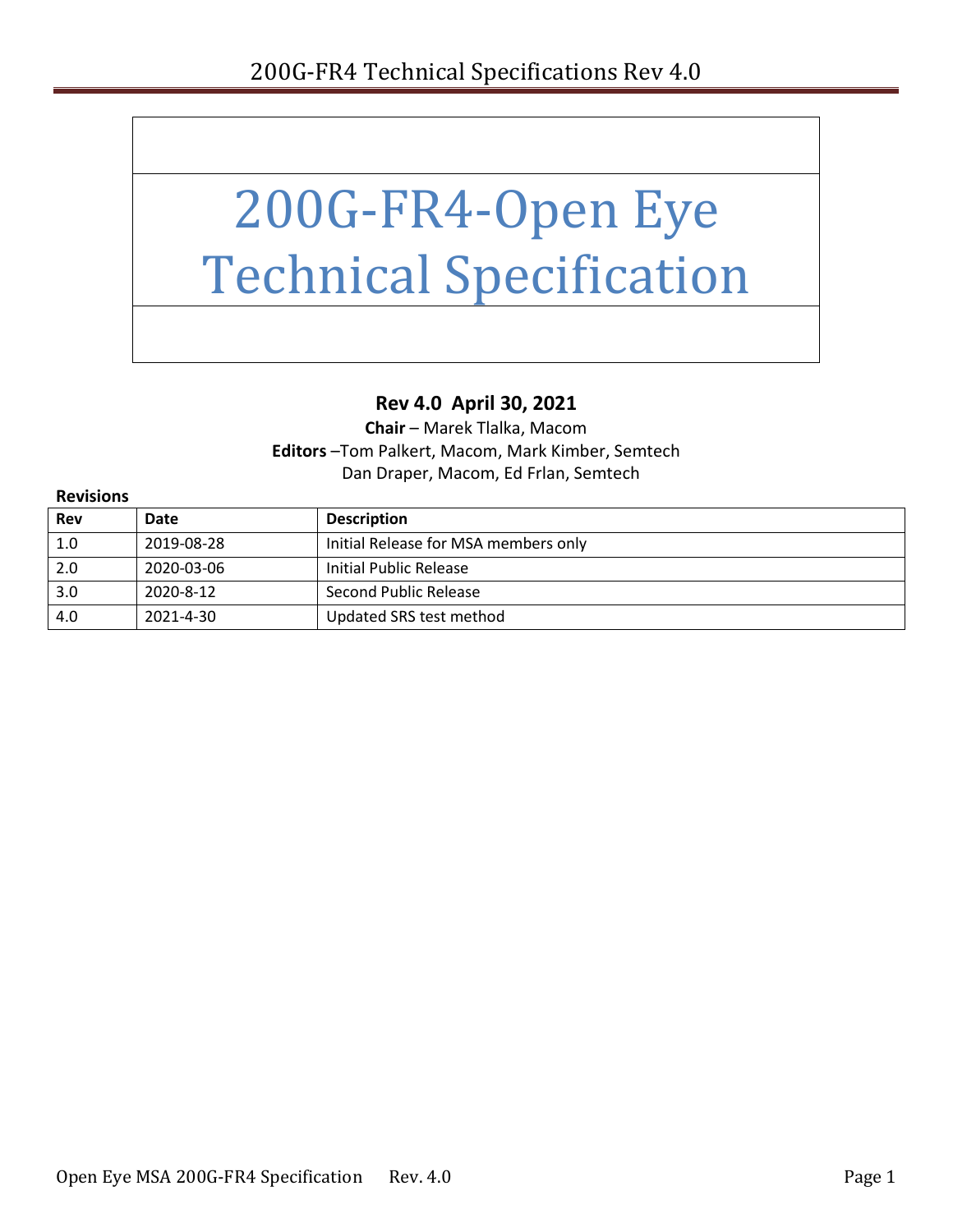## <span id="page-1-0"></span>**CONTENTS**

| $\mathbf{1}$   |       |  |
|----------------|-------|--|
|                | 1.1   |  |
|                | 1.2   |  |
|                | 1.3   |  |
| $\overline{2}$ |       |  |
|                | 2.1   |  |
|                | 2.2   |  |
|                | 2.3   |  |
| 3              |       |  |
|                | 3.1   |  |
|                | 3.2   |  |
|                | 3.3   |  |
|                | 3.4   |  |
|                | 3.5   |  |
|                | 3.6   |  |
|                | 3.7   |  |
|                | 3.8   |  |
| 4              |       |  |
|                | 4.1   |  |
|                | 4.1.1 |  |
|                | 4.1.2 |  |
|                | 4.1.3 |  |
| 5              |       |  |
|                | 5.1   |  |
|                | 5.2   |  |
|                | 5.3   |  |
|                | 5.4   |  |
|                | 5.5   |  |
|                | 5.6   |  |
|                | 5.7   |  |
|                |       |  |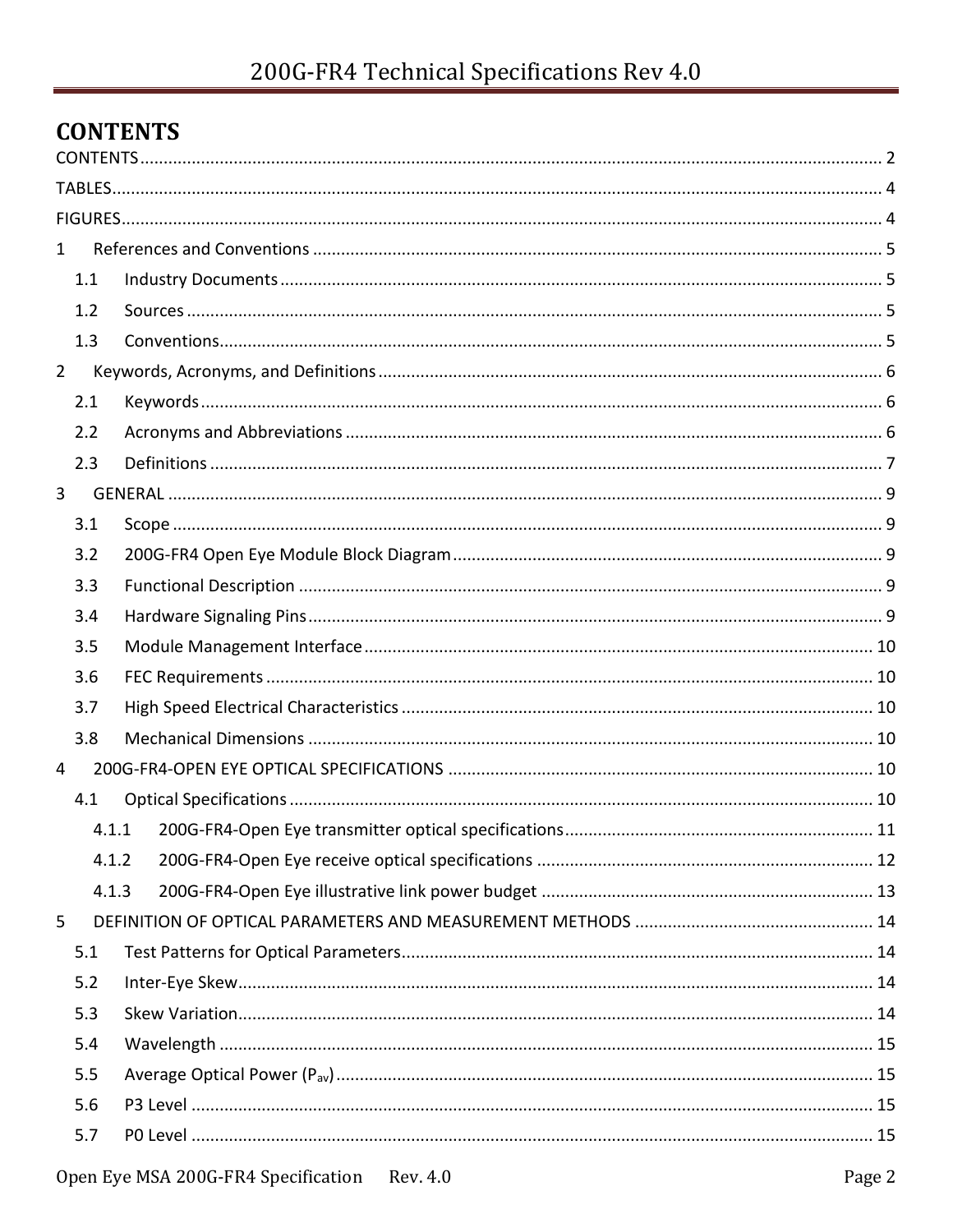# 200G-FR4 Technical Specifications Rev 4.0

|   | 5.8    |  |
|---|--------|--|
|   | 5.9    |  |
|   | 5.10   |  |
|   | 5.11   |  |
|   | 5.12   |  |
|   | 5.13   |  |
|   | 5.14   |  |
|   | 5.15   |  |
|   | 5.16   |  |
|   | 5.17   |  |
|   | 5.18   |  |
|   | 5.19   |  |
|   | 5.20   |  |
|   | 5.21   |  |
|   | 5.22   |  |
|   | 5.22.1 |  |
|   |        |  |
|   | 5.23   |  |
|   | 5.24   |  |
|   | 5.25   |  |
|   | 5.26   |  |
|   | 5.27   |  |
|   |        |  |
|   | 5.27.2 |  |
|   | 5.27.3 |  |
|   | 5.27.4 |  |
| 6 |        |  |
| 7 |        |  |
|   | 7.1    |  |
|   | 7.2    |  |
|   | 7.2.1  |  |
|   | 7.2.2  |  |
|   | 7.3    |  |
| 8 |        |  |
|   |        |  |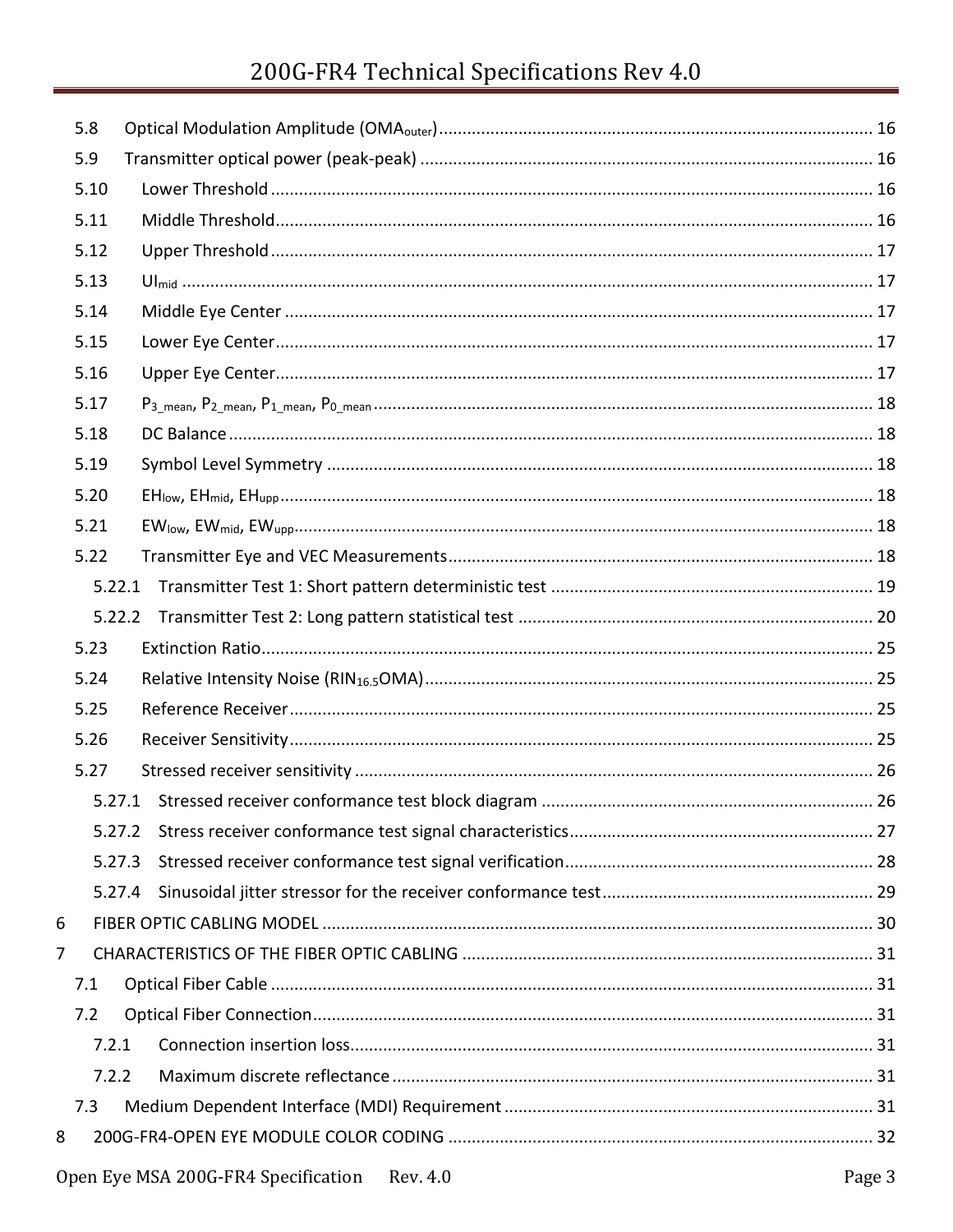## <span id="page-3-0"></span>**TABLES**

## <span id="page-3-1"></span>**FIGURES**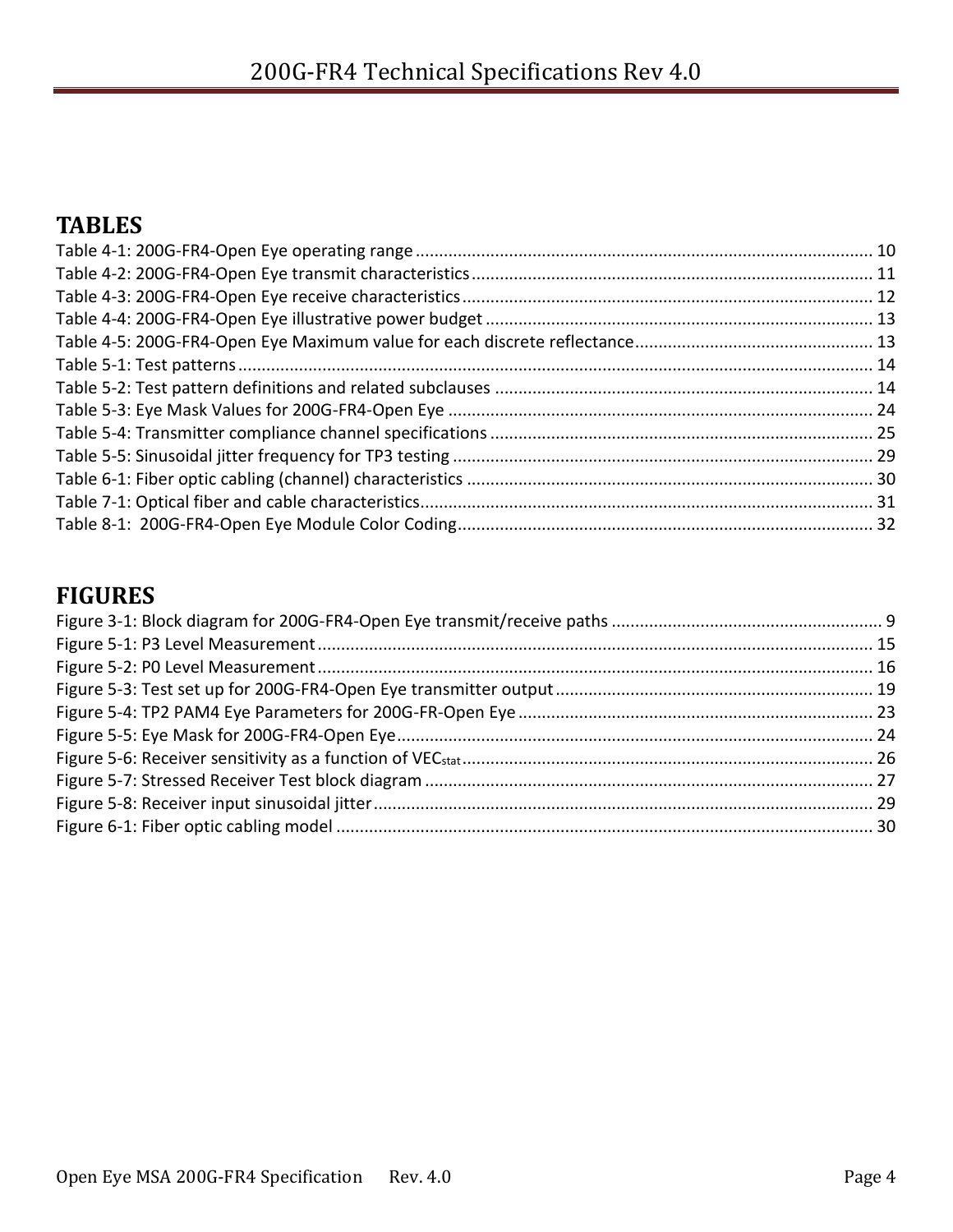# <span id="page-4-0"></span>**1 References and Conventions**

## <span id="page-4-1"></span>*1.1 Industry Documents*

The following documents are relevant to this specification:

InfiniBand IEEE 802.3 2018 OIF CEI

### <span id="page-4-2"></span>*1.2 Sources*

Copies of InfiniBand standards may be obtained from the InfiniBand Trade Association (IBTA) [\(http://www.infinibandta.org\)](http://www.infinibandta.org/).

Copies of IEEE standards may be obtained from the Institute of Electrical and Electronics Engineers (IEEE) [\(https://www.ieee.org\)](https://www.ieee.org/).

Copies of OIF Implementation Agreements may be obtained from the Optical Internetworking Forum [\(http://www.oiforum.com\)](http://www.oiforum.com/).

#### <span id="page-4-3"></span>*1.3 Conventions*

The following conventions are used throughout this document:

#### **ORDER OF PRECEDENCE**

If a conflict arises between text, tables, or figures, the order of precedence to resolve the conflicts is text; then tables; and finally figures. Not all tables or figures are fully described in the text. Tables show data format and values.

#### **LISTS**

Lists sequenced by lowercase or uppercase letters show no ordering relationship between the listed items. Lists sequenced by numbers show an ordering relationship between the listed items.

Lists are associated with an introductory paragraph or phrase, and are numbered relative to that paragraph or phrase (i.e., all lists begin with an a. or 1. entry).

#### **NUMBERING CONVENTIONS**

The ISO convention of decimal numbering is used (i.e., the thousands and higher multiples are separated by a space and a period is used as the decimal point). This is equivalent to the English/American convention of a comma and a period.

| American    | French      | <b>ISO</b>  |
|-------------|-------------|-------------|
| 0.6         | 0.6         | 0.6         |
| 1,000       | 1 0 0 0     | 1 0 0 0     |
| 1,323,462.9 | 1 323 462,9 | 1 323 462.9 |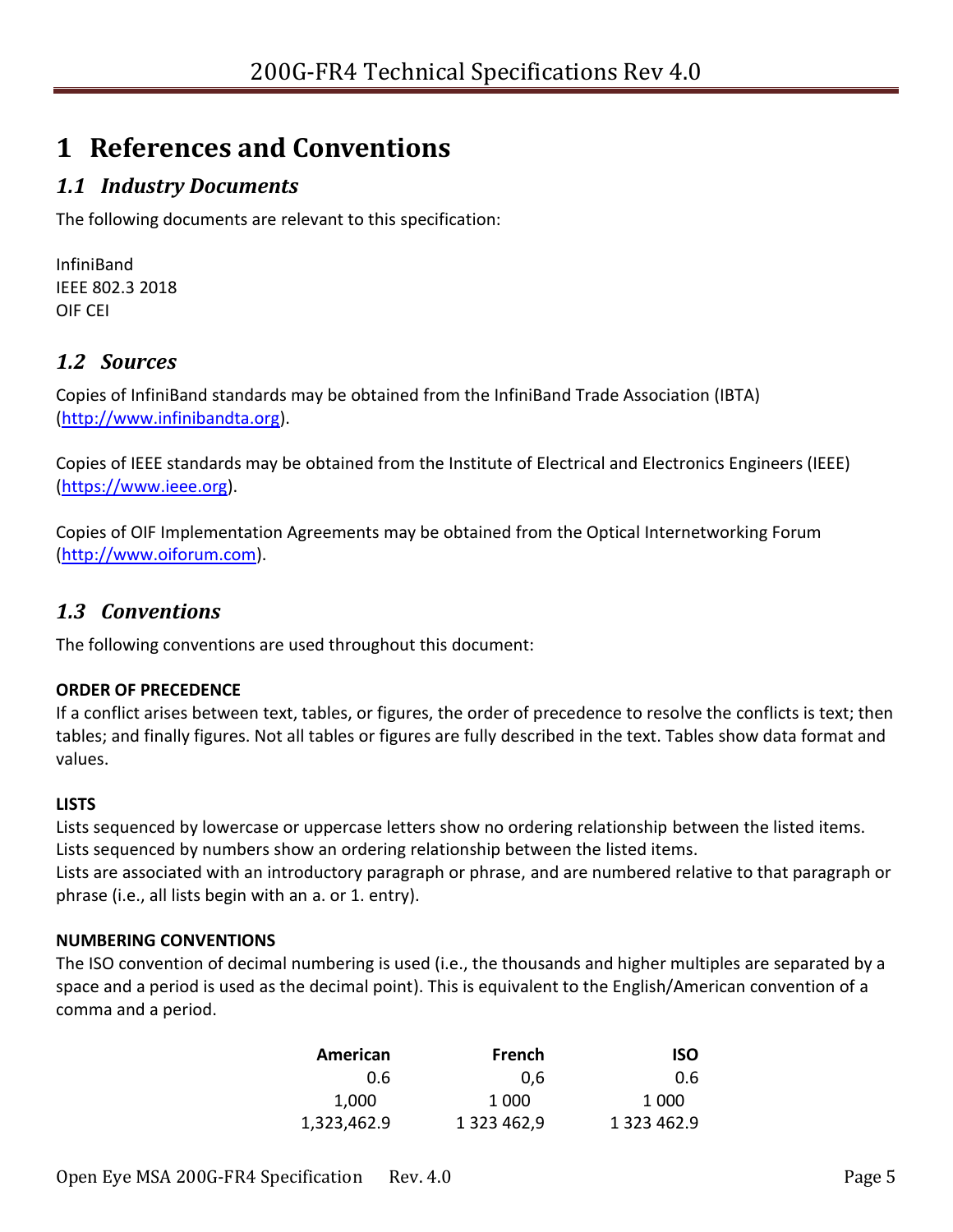# <span id="page-5-0"></span>**2 Keywords, Acronyms, and Definitions**

For the purposes of this document, the following keywords, acronyms, and definitions apply.

#### <span id="page-5-1"></span>*2.1 Keywords*

**Optional:** Describes features which are not required by the specification. However, if any feature defined by the specification is implemented, it shall be done in the same way as defined by the specification. Describing a feature as optional in the text is done to assist the reader. If an optional feature is not implemented the default values for bits and bytes associated with this feature shall be zero unless otherwise stated.

**Shall:** Indicates a mandatory requirement. Designers are required to implement all such mandatory requirements to ensure interoperability with other products that conform to this specification.

**Should:** Indicates flexibility of choice with a strongly preferred alternative.

**Vendor specific:** Indicates something (e.g., a bit, field, code value) that is not defined by this specification. Specification of the referenced item is determined by the manufacturer and may be used differently in various implementations.

#### <span id="page-5-2"></span>*2.2 Acronyms and Abbreviations*

**ASCII**: American Standard Code for Information Interchange (the numerical representation of a character)

- **BER**: Bit Error Rate
- **CDR**: Clock and Data Recovery
- **DFB**: Distributed Feedback Laser
- **DWDM**: Dense Wavelength Division Multiplexing
- **EML**: Externally Modulated Laser
- **FEC**: Forward Error Correction
- **FP**: Fabry-Perot Laser
- **SMF**: Single-Mode Fiber
- **WDM**: Wavelength Division Multiplexing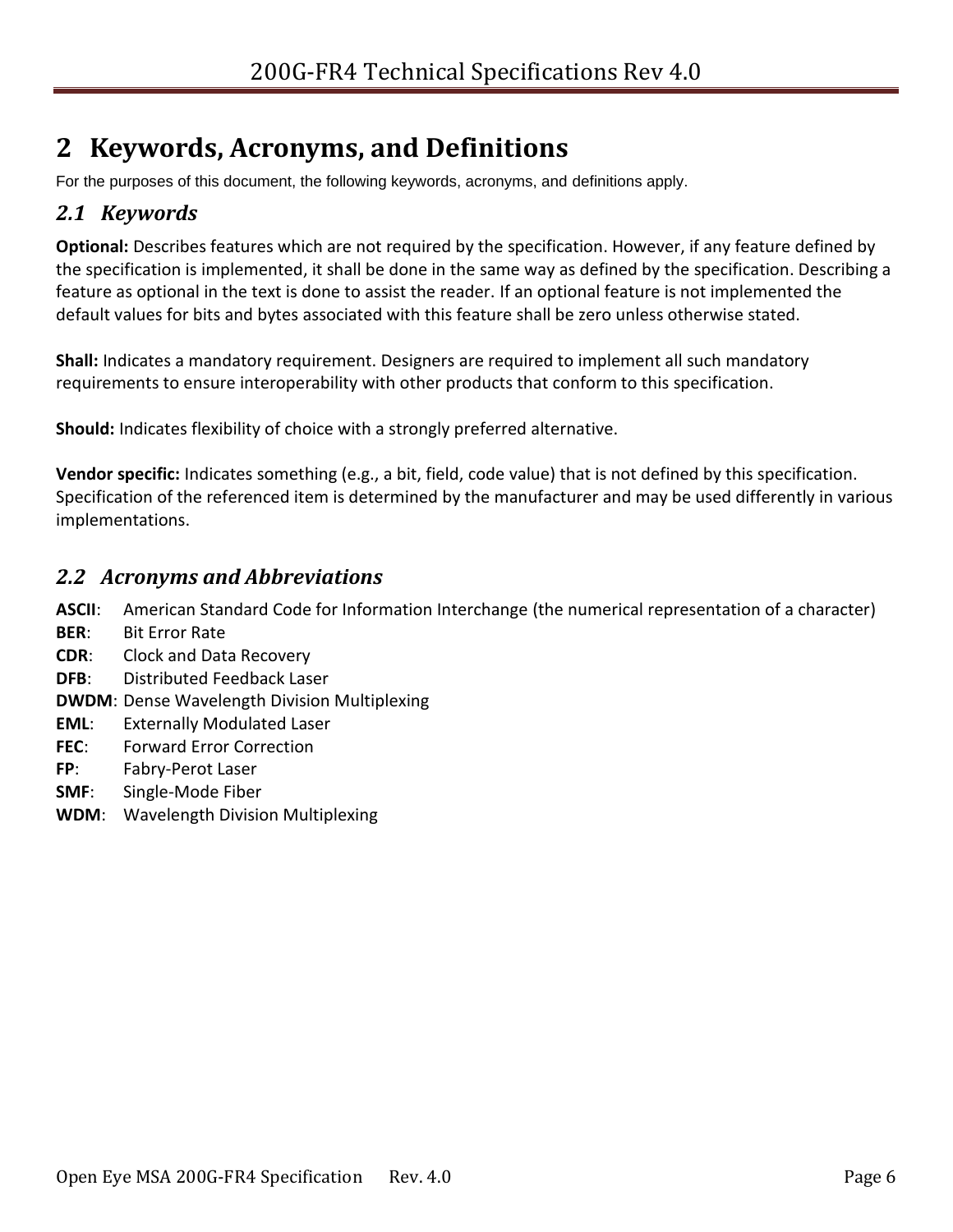#### <span id="page-6-0"></span>*2.3 Definitions*

**P3 Level:** The P3 level is highest power level of the PAM4 signal.

**P0 Level:** The P0 level is the lowest power level of the PAM4 signal.

**OMA<sub>outer</sub>:** OMA<sub>outer</sub> is the level of modulated power in the optical signal based on low frequency P3 and P0 levels.

**Transmitter optical power (peak-peak)** is the level of modulated power in the optical signal including overshoots and undershoots. (**OMAouter ≤ Transmitter optical power (peak-peak)**)

**Average Power:** The Average Power, Pav, is the average of the optical power of the PAM4 signal.

**Lower Threshold:** The Lower Threshold is the threshold associated with the lower eye of the PAM4 signal.

**Middle Threshold:** The Middle Threshold is associated with the middle eye of the PAM4 signal.

**Upper Threshold:** The Upper Threshold is associated with the upper eye of the PAM4 signal.

**UImid:** UImid is specified as being 0.5 UI after 0 UI.

**Middle Eye Center:** The Middle Eye Center is calculated from eye width and eye height measurements of the middle eye. It is used to position the center of the mask shape for the middle eye mask.

**Lower Eye Center:** The Lower Eye Center is calculated from eye width and eye height measurements of the lower eye. It is used to position the center of the mask shape for the lower eye mask.

**Upper Eye Center:** The Upper Eye Center is calculated from eye width and eye height measurements of the upper eye. It is used to position the center of the mask shape for the upper eye mask.

**P3\_mean, P2\_mean, P1\_mean, P0\_mean:** These levels are calculated using the levels determined from by histograms centered on the Middle Eye Center and are calculated during Transmitter Test 1.

**DC Balance:** DC Balance is a measure of level symmetry about the average power level. This is used to evaluate contributions to DC wander caused by the pattern. This is evaluated during Transmitter Test 1.

**Symbol Level Symmetry:** Symbol Level Symmetry is a measure of how evenly the four levels are distributed in amplitude. Symbol Level Symmetry is an indicator of the penalty caused by uneven PAM4 levels. This is evaluated during Transmitter Test 1.

**EHlow, EHmid, EHupp:** EHlow, EHmid and EHupp are the inner eye heights associated with the lower, middle and upper eyes respectively measured using a histogram method around the Middle Eye Center. This is evaluated during Transmitter Test 1.

Open Eye MSA 200G-FR4 Specification Rev. 4.0 Page 7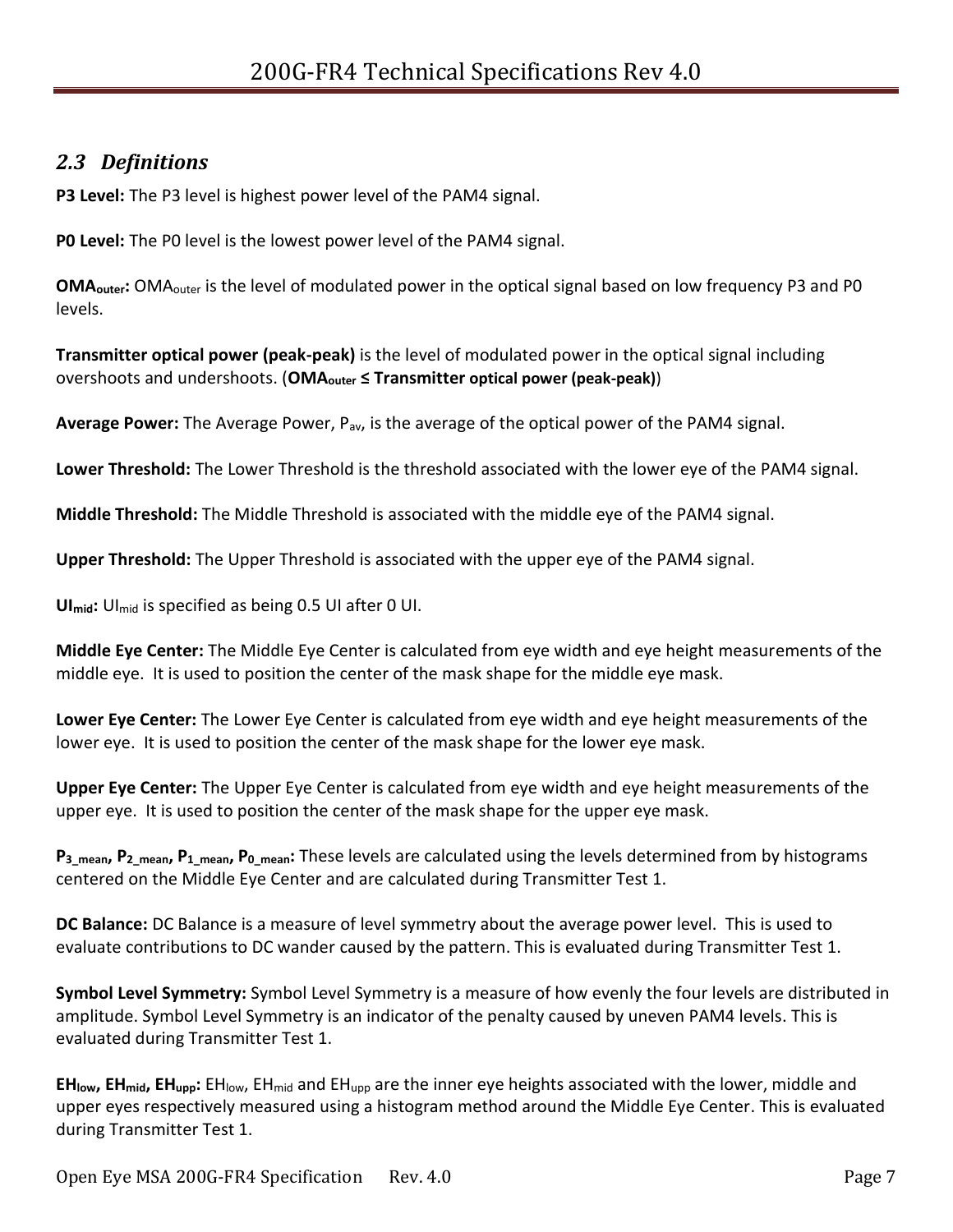**EWlow, EWmid, EWupp:** EWlow, EWmid and EWupp are the inner eye widths associated with the lower, middle and upper eyes respectively measured at the eye centers. This is evaluated during Transmitter Test 1.

**Vertical Eye Closure Deterministic (VEC<sub>det</sub>):** Vertical Eye Closure Deterministic (VEC<sub>det</sub>) is defined as the amount of eye closure with respect to OMA<sub>outer</sub> based on the smallest inner eye height. This is evaluated during Transmitter Test 1.

**Vertical Eye Closure Statistical (VECstat):** The Vertical Eye Closure Statistical (VECstat) is used to assess the vertical eye closure of the transmitter using a long pattern. This is evaluated during Transmitter Test 2.

**Module:** Pluggable transceivers and active or passive cable assembly terminations that plug into the host receptacle such as, but not limited to, those of QSFP-DD, OSFP, COBO, QSFP, and SFP-DD form factors hereafter referred to as modules unless cable assemblies are specifically mentioned.

**OSNR**: Optical Signal to Noise Ratio: The ratio between the optical signal power in a given signal bandwidth and the noise power in a given noise reference bandwidth.

**Pulse Amplitude Modulation, four levels (PAM4)**: a modulation scheme where two bits are mapped into four signal amplitude levels to enable transmission of two bits per symbol.

**Rx**: an electronic component (Rx) that converts an electrical input signal to an electrical (retimed or nonretimed) output signal.

**SNR**: Signal to Noise Ratio: The ratio of signal power to the noise power, expressed in decibels.

**Tx**: a circuit (Tx) that converts an electrical input signal to a signal suitable for the optical communications media.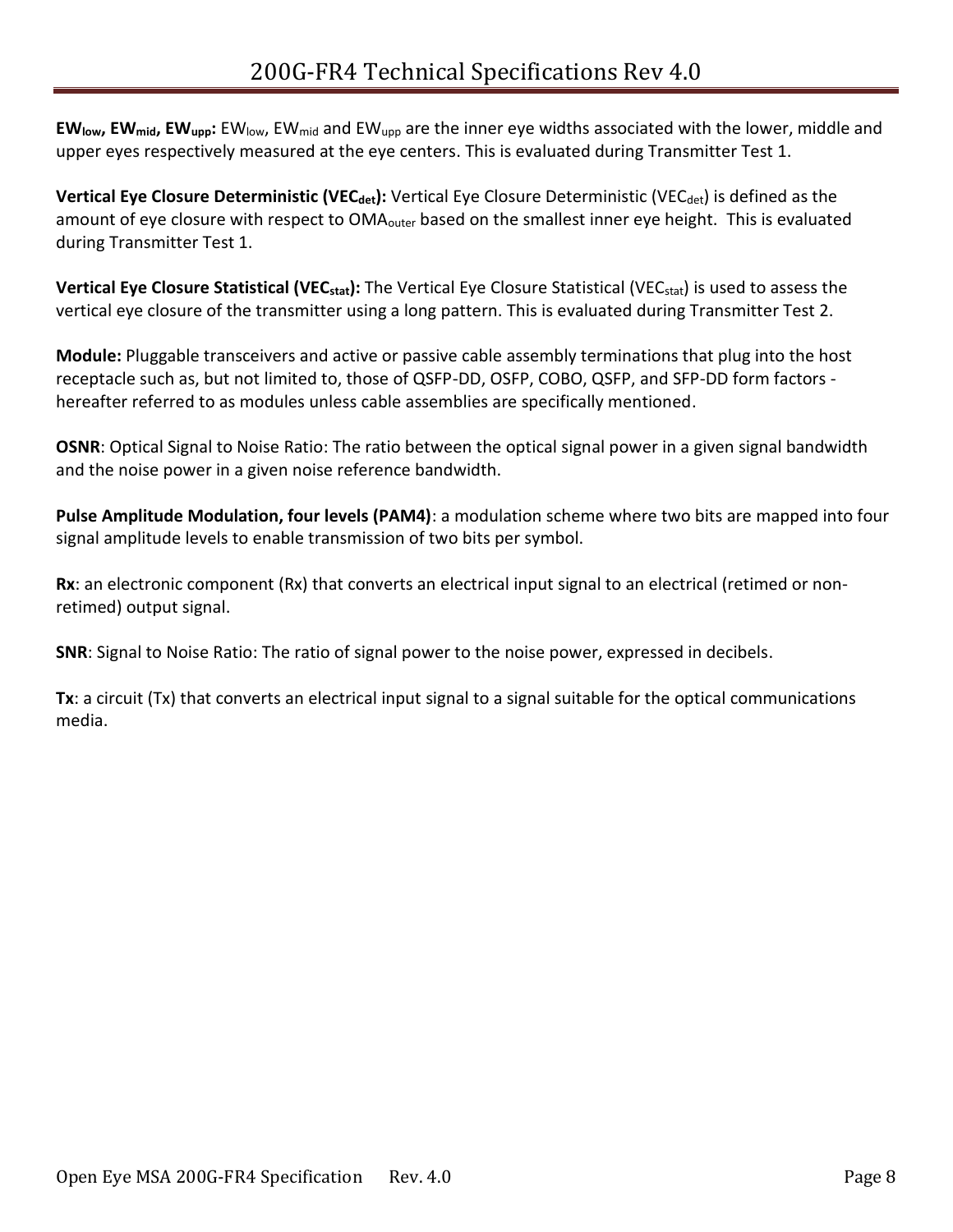# <span id="page-8-0"></span>**3 GENERAL**

#### <span id="page-8-1"></span>*3.1 Scope*

This Open Eye Multi-Source Agreement (MSA) specification defines a four lane 50 Gbps/lane 2km optical interface for 200 Gbps optical transceivers for Ethernet applications. Forward error correction (FEC) is required to be implemented by the host in order to ensure reliable system operation. Two transceivers communicate over single mode fibers (SMF) of length from 2 meters to at least 2 kilometers using the 200G-FR4-Open Eye specification. The transceiver electrical interface is not specified by this MSA but can have, for example, eight lanes in each direction with a nominal rate of 26.5625 Gbps per lane or four lanes in each direction with a nominal rate of 53.125 Gbps per lane.

A variety of form factors for the 200G-FR4-Open Eye transceiver are possible and none is precluded by this MSA.



#### <span id="page-8-2"></span>*3.2 200G-FR4 Open Eye Module Block Diagram*

<span id="page-8-5"></span>NOTE – Specification of the retime function is beyond the scope of this MSA. **Figure 3-1: Block diagram for 200G-FR4-Open Eye transmit/receive paths**

#### <span id="page-8-3"></span>*3.3 Functional Description*

200G-FR4-Open Eye modules comply with the requirements of this document and have the following common features: one optical transmitter; one optical receiver with signal detect and a duplex optical connector for single-mode fiber. The optical connector type is vendor specific but can include SC, LC, MPO, SN or CS types.

#### <span id="page-8-4"></span>*3.4 Hardware Signaling Pins*

Hardware signaling pins are specified in the respective module form factor MSAs.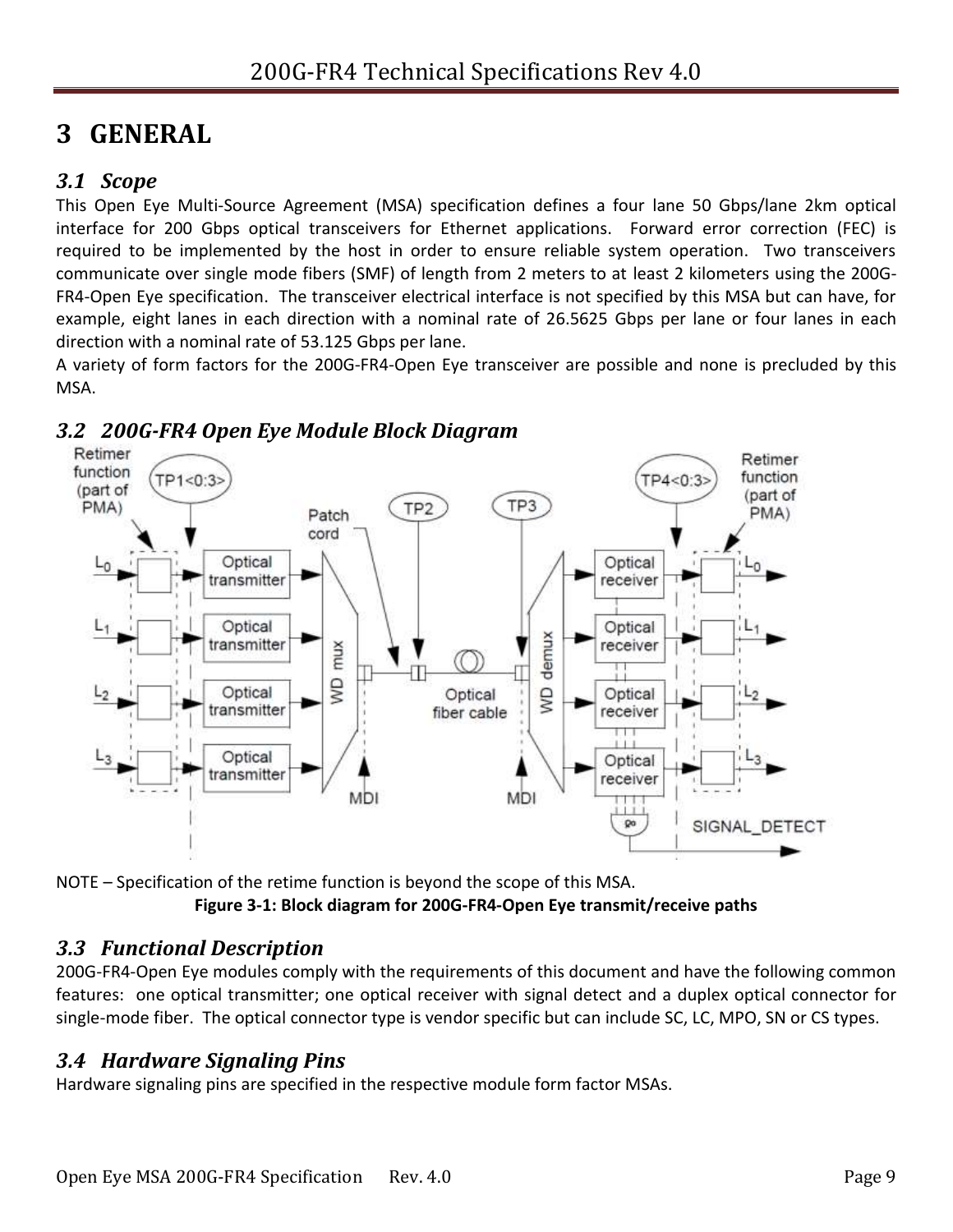#### <span id="page-9-0"></span>*3.5 Module Management Interface*

The contents of the various ID registers shall comply with the requirements of the module MSA and the respective standards.

#### <span id="page-9-1"></span>*3.6 FEC Requirements*

The host system is required to enable RS(544,514) FEC ("KP4 FEC") in accordance with clause 119 of IEEE Std 802.3-2018™. Operation with other FEC codes is beyond the scope of this MSA.

#### <span id="page-9-2"></span>*3.7 High Speed Electrical Characteristics*

The detailed high speed electrical characteristics are not defined by this MSA. 50GE modules could be implemented in compliance with applicable electrical interface specifications.

#### <span id="page-9-3"></span>*3.8 Mechanical Dimensions*

Mechanical dimensions are defined in module form factor MSA specifications.

# <span id="page-9-4"></span>**4 200G-FR4-OPEN EYE OPTICAL SPECIFICATIONS**

#### <span id="page-9-5"></span>*4.1 Optical Specifications*

The operating range for the 200G-FR4-Open Eye PMDs is defined in [Table 4-1.](#page-9-6) A compliant PMD operates on single-mode fibers according to the specifications defined in [Table 6-1](#page-29-1) and characteristics in [Table 7-1.](#page-30-6) A PMD that exceeds the required operating range while meeting all other optical specifications is considered compliant (e.g., operating at 2.5 km meets the operating range requirement of 2 m to 2 km).

#### **Table 4-1: 200G-FR4-Open Eye operating range**

| <b>PMD type</b>   | <b>Required operating range</b> |
|-------------------|---------------------------------|
| 200G-FR4-Open Eye | 2 m to 2 km                     |

<span id="page-9-6"></span>During optimization of the transmitter, the aim should be to maximize the mask margin for each of the three inner eyes simultaneously whilst trading off against other parameters within the limits specified.

The following transmitter tests are considered informative:

- 1. VE $C_{\text{det}}$  (covered by eye mask test)
- 2. Vertical Eye Opening (covered by eye mask test)
- 3. Horizontal Eye Opening (covered by eye mask test)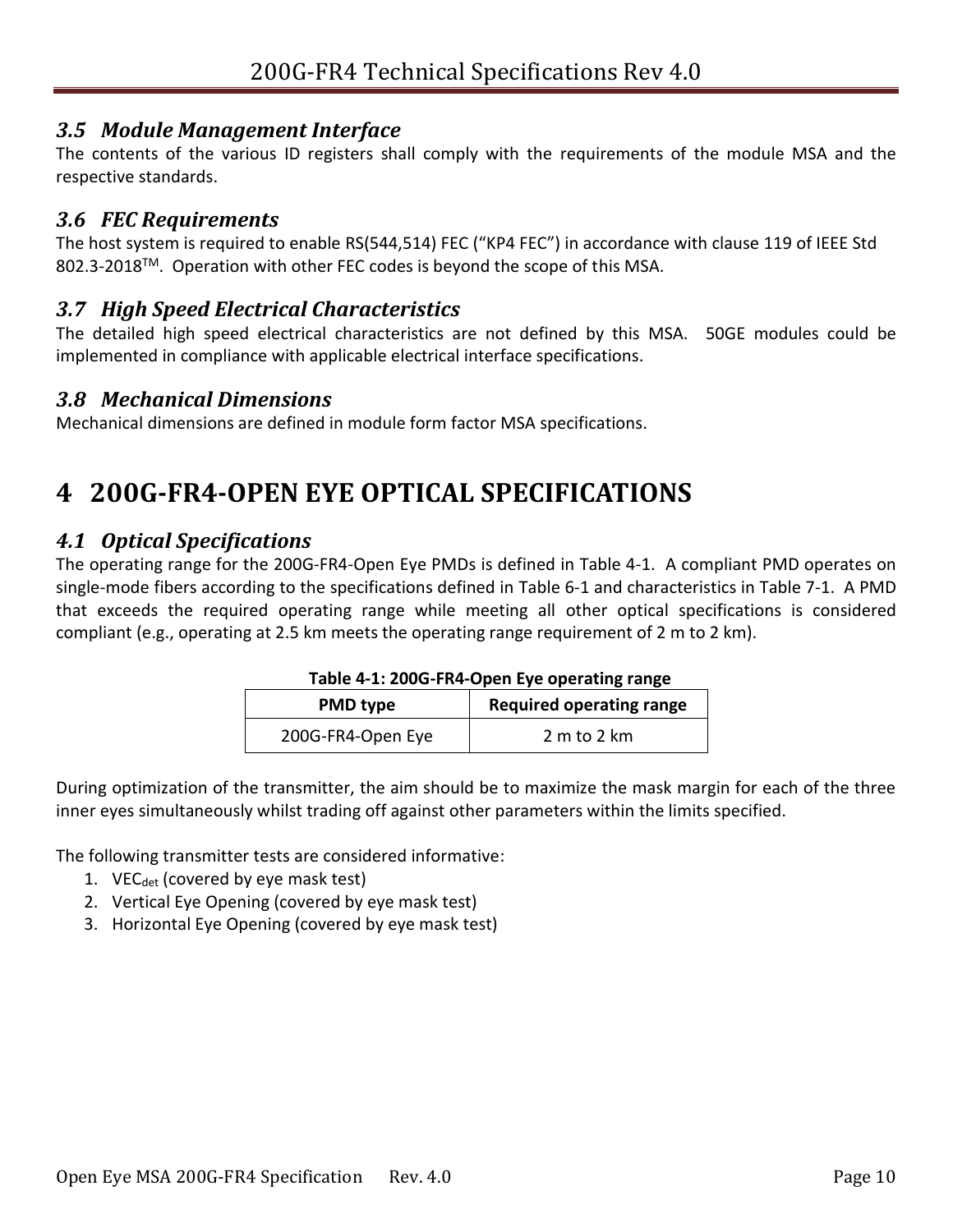#### <span id="page-10-0"></span>**4.1.1 200G-FR4-Open Eye transmitter optical specifications**

<span id="page-10-1"></span>The 200G-FR4-Open Eye transmitters shall meet the specifications defined in [Table 4-2.](#page-10-1)

| <b>Description</b>                                                                                           | 200GBASE-FR4ª                                                                | 200G-FR4-<br>Open Eye                                                        | Unit                        |
|--------------------------------------------------------------------------------------------------------------|------------------------------------------------------------------------------|------------------------------------------------------------------------------|-----------------------------|
| PAM4 Signaling rate (fb), (range)                                                                            | 26.5625 ± 100 ppm                                                            | 26.5625 ± 100 ppm                                                            | GBd                         |
| <b>Modulation format</b>                                                                                     | PAM4                                                                         | PAM4                                                                         |                             |
| Wavelength (range)                                                                                           | 1264.5 to 1277.5<br>1284.5 to 1297.5<br>1304.5 to 1317.5<br>1324.5 to 1337.5 | 1264.5 to 1277.5<br>1284.5 to 1297.5<br>1304.5 to 1317.5<br>1324.5 to 1337.5 | nm                          |
| Side-mode suppression ratio (SMSR), (min)                                                                    | 30                                                                           | 30                                                                           | dB                          |
| Total average launch power (max)                                                                             | 10.7                                                                         | 10.7                                                                         | dBm                         |
| Average launch power (P <sub>av</sub> ), each lane (max)                                                     | 4.7                                                                          | 4.7                                                                          | dBm                         |
| Average launch power (P <sub>av</sub> ), each lane <sup>b</sup> (min)                                        | $-4.2$                                                                       | $-4.2$                                                                       | dBm                         |
| Transmitter optical power, each lane (peak-peak) (max)                                                       |                                                                              | 4.5                                                                          | dBm                         |
| Outer Optical Modulation Amplitude (OMA <sub>outer</sub> ), each lane<br>(max)                               | 4.5                                                                          | 4.5                                                                          | dBm                         |
| Outer Optical Modulation Amplitude (OMA <sub>outer</sub> ), each lane<br>(min)                               | $-1.2$                                                                       | $-1.2$                                                                       | dBm                         |
| Difference in launch power between any two lanes<br>(OMAouter) (max)                                         | $\overline{4}$                                                               | 4                                                                            | dB                          |
| <b>TDECQ</b>                                                                                                 | 3.3                                                                          | <b>NA</b>                                                                    | dB                          |
| VEC <sub>det</sub> (Vertical Eye Closure, deterministic) <sup>c</sup> (max)                                  |                                                                              | 3.4                                                                          | dB                          |
| VEC <sub>stat</sub> (Vertical Eye Closure, statistical) <sup>d</sup> (max)                                   |                                                                              | 3.3                                                                          | dB                          |
| Vertical Eye Opening (EH <sub>upp</sub> , EH <sub>mid</sub> , EH <sub>low</sub> ) (OMA) <sup>c,d</sup> (min) |                                                                              | $+/-0.075$                                                                   | <b>OMA</b> <sub>outer</sub> |
| Launch power in OMA <sub>outer</sub> - VEC <sub>stat</sub> (min)                                             |                                                                              | $-2.5$                                                                       | dBm                         |
| Horizontal Eye Opening (EW <sub>upp</sub> , EW <sub>mid</sub> , EW <sub>low</sub> ) <sup>c</sup> (min)       |                                                                              | 0.25                                                                         | UI                          |
| DC Balance (max)                                                                                             |                                                                              | 0.1                                                                          |                             |
| Symbol level symmetry                                                                                        |                                                                              | 0.90                                                                         |                             |
| Average launch power of OFF transmitter, (max)                                                               | $-30$                                                                        | $-30$                                                                        | dBm                         |
| Extinction ratio, each lane (min)                                                                            | 3.5                                                                          | 3.5                                                                          | dB                          |
| Optical return loss tolerance (max)                                                                          | 16.5                                                                         | 16.5                                                                         | dB                          |
| Transmitter reflectance <sup>e</sup> (max)                                                                   | $-26$                                                                        | $-26$                                                                        | dB                          |
| RIN <sub>16.5</sub> OMA (max)                                                                                | $-132$                                                                       | $-132$                                                                       | dB/Hz                       |

#### **Table 4-2: 200G-FR4-Open Eye transmit characteristics**

<sup>a</sup>Value provided for reference only, see IEEE 802.3 for current version

bAverage launch power, each lane (min) is informative and not the principal indicator of signal strength. A transmitter with launch power below this value cannot be compliant; however, a value above this does not ensure compliance.

 $c$  Vertical and horizontal Eye Opening must be compliant with the eye mask shown i[n Figure 5-5.](#page-23-1)

 $^{\text{d}}$  For specifications using VEC<sub>stat</sub>, any value of VEC<sub>stat</sub> < 1.4dB shall be assigned a value of 1.4dB.

<sup>e</sup> Transmitter reflectance is defined looking into the transmitter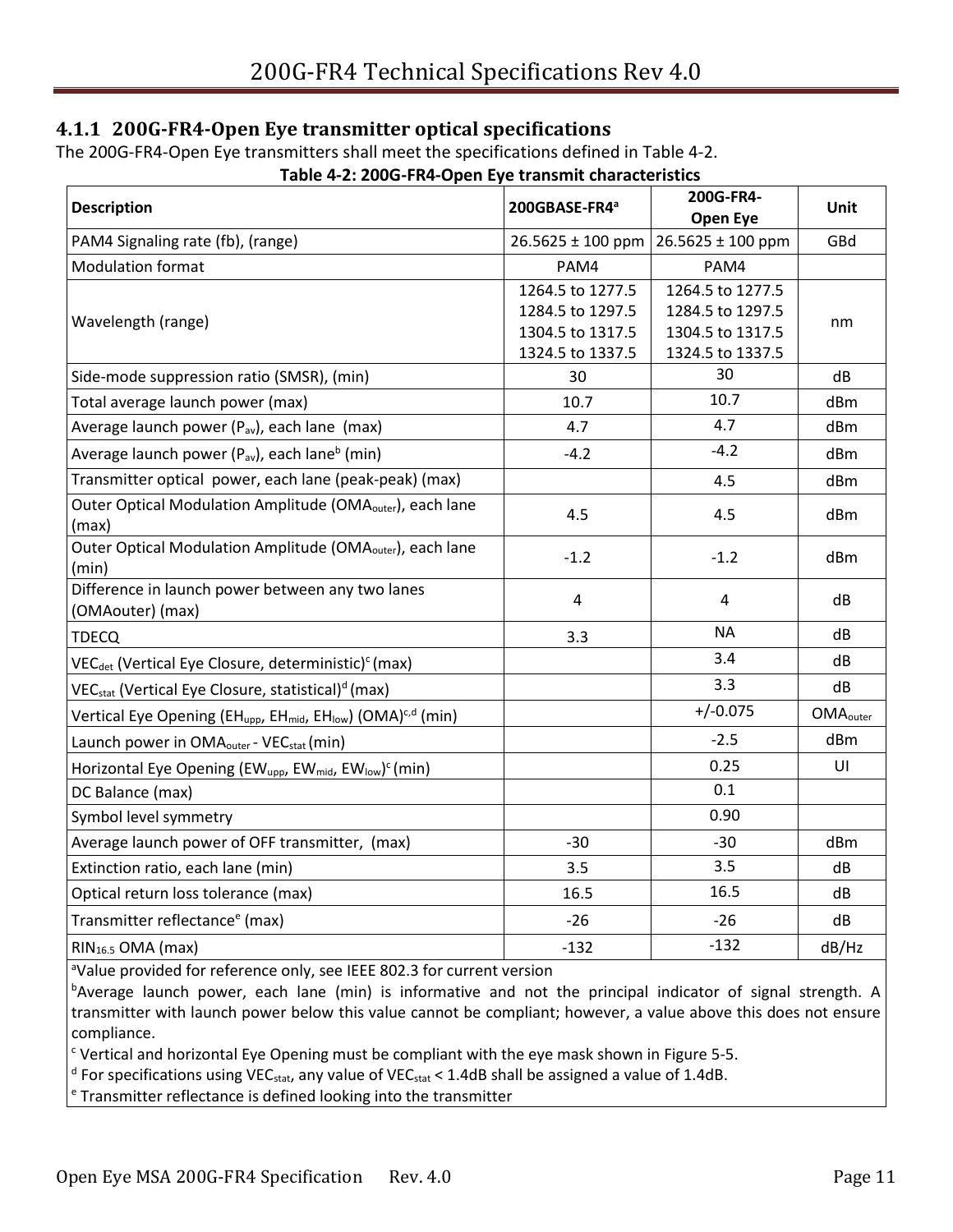#### <span id="page-11-0"></span>**4.1.2 200G-FR4-Open Eye receive optical specifications**

The 200G-FR4-Open Eye receiver shall meet the specifications defined in [Table 4-3.](#page-11-1)

<span id="page-11-1"></span>

| Table 4-3: 200G-FR4-Open Eye receive characteristics                              |                                 |                                      |                 |  |  |
|-----------------------------------------------------------------------------------|---------------------------------|--------------------------------------|-----------------|--|--|
| <b>Description</b>                                                                | 200GBASE-FR4 Value <sup>a</sup> | 200G-FR4-Open Eye                    | Unit            |  |  |
| Signaling rate (fb), each lane (range)                                            | $26.5625 \pm 100$ ppm           | $26.5625 \pm 100$ ppm                | GBd             |  |  |
| <b>Modulation format</b>                                                          | PAM4                            | PAM4                                 |                 |  |  |
|                                                                                   | 1264.5 to 1277.5                | 1264.5 to 1277.5                     |                 |  |  |
| Wavelength (range)                                                                | 1284.5 to 1297.5                | 1284.5 to 1297.5                     | nm              |  |  |
|                                                                                   | 1304.5 to 1317.5                | 1304.5 to 1317.5                     |                 |  |  |
|                                                                                   | 1324.5 to 1337.5                | 1324.5 to 1337.5                     |                 |  |  |
| Damage threshold, (min) <sup>b</sup>                                              | 5.7                             | 5.7                                  | dB <sub>m</sub> |  |  |
| Average receive power, each lane (max)                                            | 4.7                             | 4.7                                  | dBm             |  |  |
| Average receive power, <sup>c</sup> each lane (min)                               | $-8.2$                          | $-8.2$                               | dB <sub>m</sub> |  |  |
| Receive power, (OMA <sub>outer</sub> ) each lane (max)                            | 4.5                             | 4.5                                  | dBm             |  |  |
| Difference in receive power between any two lanes<br>(OMA <sub>outer</sub> )(max) | 4.1                             | 4.1                                  | dB              |  |  |
| Receiver optical power, each lane (peak-peak) (max)                               |                                 | 4.5                                  | dBm             |  |  |
| Receiver reflectance (max)                                                        | $-26$                           | $-26$                                | dB              |  |  |
| Receiver sensitivity (OMA <sub>outer</sub> ), (max)                               | max(-5.5, SECQ - 6.9)           | max(-5.5, VEC <sub>stat</sub> - 6.9) | dBm             |  |  |
| Stressed receiver sensitivity (OMA <sub>outer</sub> ), <sup>d</sup> (max)         | $-3.6$                          | $-3.6$                               | dB <sub>m</sub> |  |  |
| Conditions of stressed receiver sensitivity test <sup>e</sup> :                   |                                 |                                      |                 |  |  |
| OMAouter of each aggressor lane                                                   | 0.5                             | 0.5                                  | dBm             |  |  |
| Stressed input Eye Height VEC <sub>stat</sub>                                     | ΝA                              | 3.3                                  | dB              |  |  |

a Value provided for reference only, see IEEE 802.3 for current version.

<sup>b</sup>The receiver shall be able to tolerate, without damage, continuous exposure to an optical signal having this average power level. The receiver does not have to operate correctly at this input power.

<sup>c</sup>Average receive power, (min) is informative and not the principal indicator of signal strength. A received power below this value cannot be compliant; however, a value above this does not ensure compliance.

 $d$ Measured with conformance test signal at TP3 (see [5.27\)](#page-25-0) for the BER specified in IEEE Std 802.3cd clause 140.1.1. eThese test conditions are for measuring stressed receiver sensitivity. They are not characteristics of the receiver. See [Figure 5-7](#page-26-1)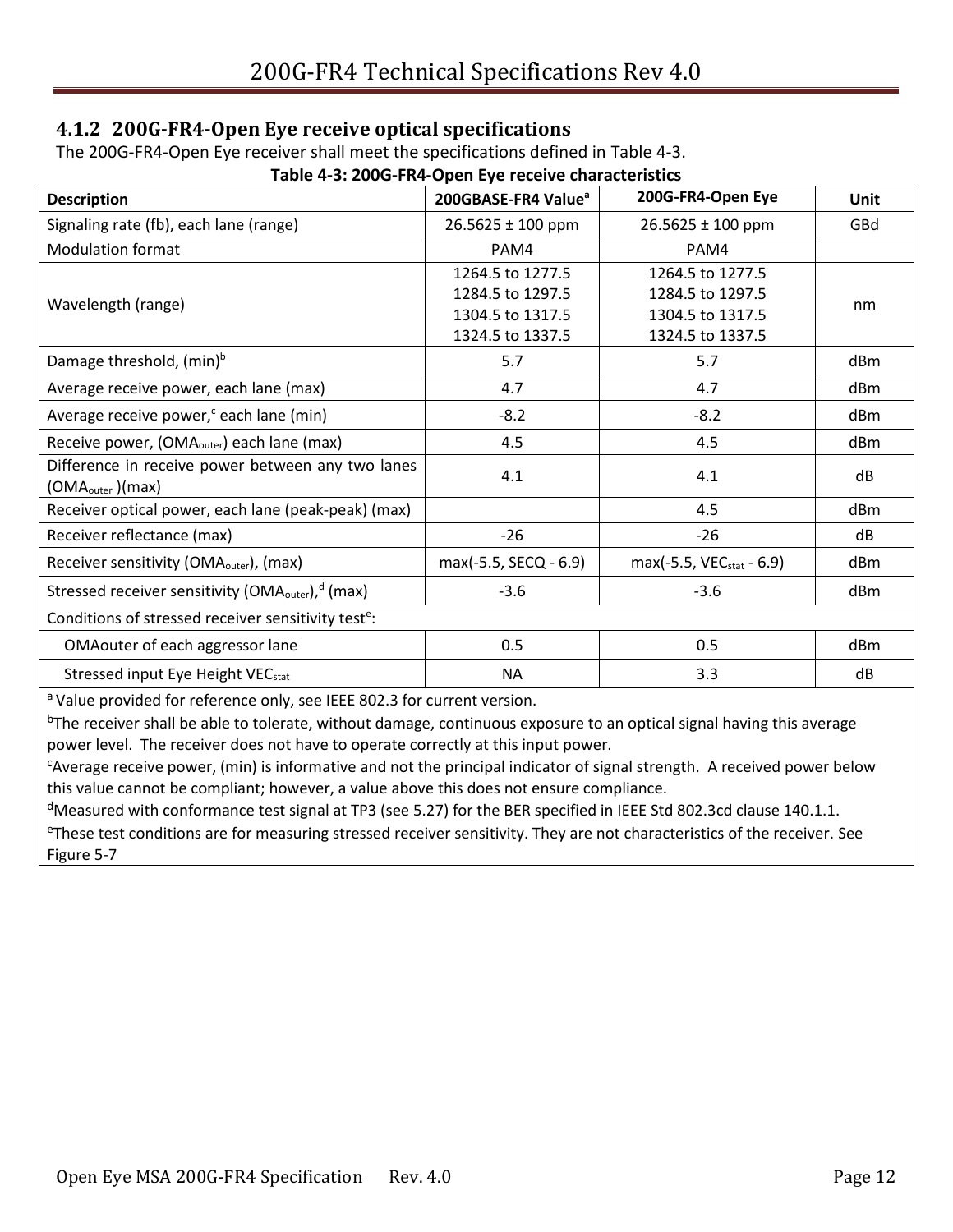#### <span id="page-12-0"></span>**4.1.3 200G-FR4-Open Eye illustrative link power budget**

<span id="page-12-1"></span>An illustrative power budget and penalties for 200G-FR4-Open Eye are shown in [Table 4-4.](#page-12-1)

| <b>Description</b>                                                                                                                                                                                                                                                                                                                                                                | 200G-FR4-Open Eye Value | <b>Unit</b> |  |  |
|-----------------------------------------------------------------------------------------------------------------------------------------------------------------------------------------------------------------------------------------------------------------------------------------------------------------------------------------------------------------------------------|-------------------------|-------------|--|--|
| Power budget                                                                                                                                                                                                                                                                                                                                                                      | 7.7                     | dB          |  |  |
| Operating distance                                                                                                                                                                                                                                                                                                                                                                | 2.0                     | km          |  |  |
| Channel insertion loss <sup>a</sup>                                                                                                                                                                                                                                                                                                                                               | 4.0                     | dB          |  |  |
| Maximum discrete reflectance                                                                                                                                                                                                                                                                                                                                                      | See Table 4-5           | dB          |  |  |
| Allocation for penalties <sup>b</sup>                                                                                                                                                                                                                                                                                                                                             | 3.7                     | dB          |  |  |
| Additional insertion loss allowed                                                                                                                                                                                                                                                                                                                                                 | 0                       | dB          |  |  |
| <sup>a</sup> The channel insertion loss is calculated using the maximum distance specified in Table 4-1 and<br>cabled optical fiber attenuation of 0.5 dB/km at 1304.5 nm plus an allocation for connection and<br>splice loss given in 7.2.1.<br><sup>b</sup> Link penalties are used for link budget calculations. They are not requirements and are not meant to<br>be tested. |                         |             |  |  |

#### **Table 4-4: 200G-FR4-Open Eye illustrative power budget**

| <b>Number of discrete</b><br>reflectances above -55 dB | <b>Maximum value for each</b><br>discrete reflectance | <b>Unit</b> |
|--------------------------------------------------------|-------------------------------------------------------|-------------|
|                                                        | -25                                                   | dB          |
|                                                        | $-31$                                                 | dB          |
|                                                        | $-35$                                                 | dB          |
|                                                        | $-38$                                                 | dB          |
|                                                        | -40                                                   | dB          |
|                                                        | -41                                                   | dR          |

#### <span id="page-12-2"></span>**Table 4-5: 200G-FR4-Open Eye Maximum value for each discrete reflectance**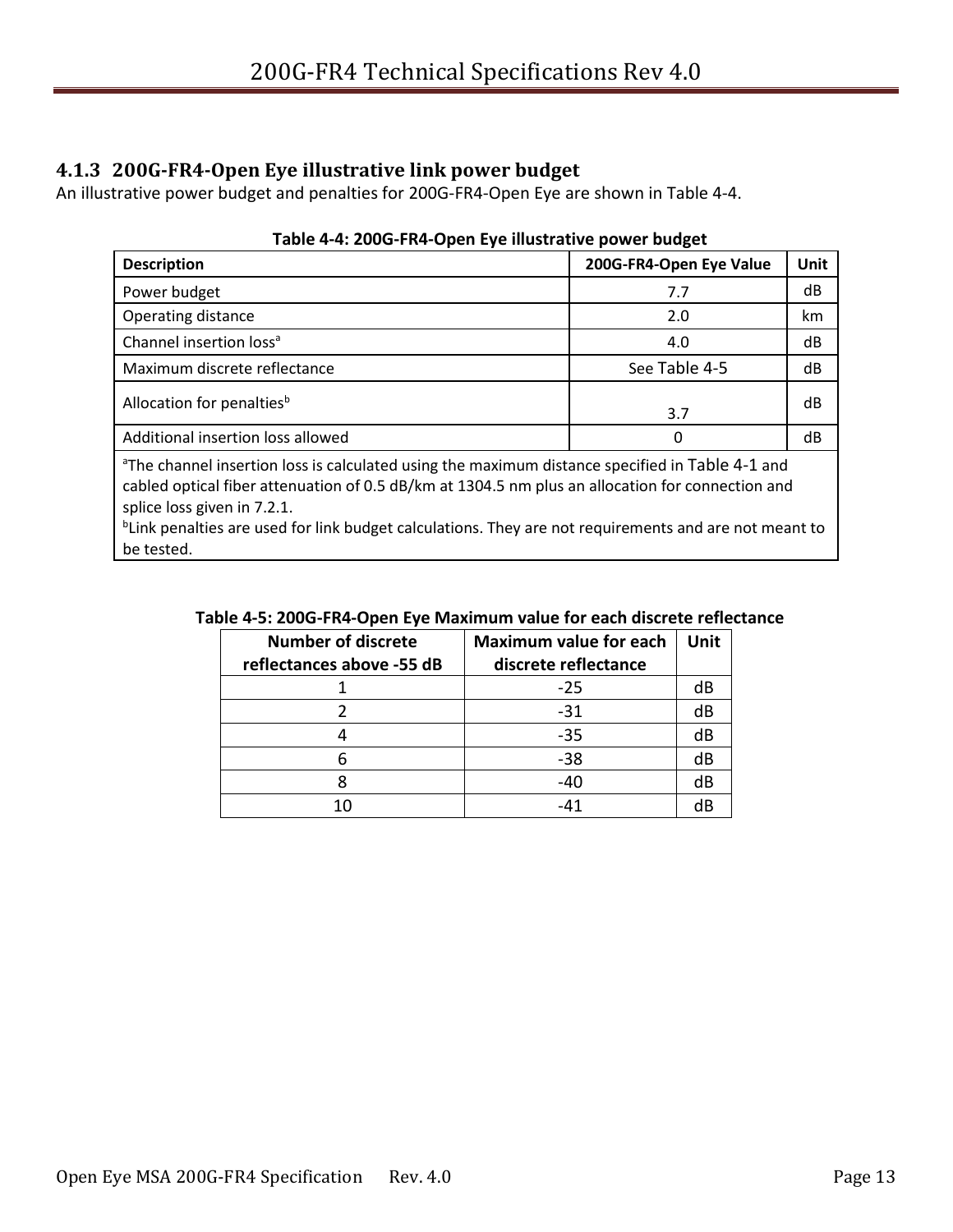## <span id="page-13-0"></span>**5 DEFINITION OF OPTICAL PARAMETERS AND MEASUREMENT METHODS**

All optical measurements shall be made through a short patch cable, between 2 m and 5 m in length, unless otherwise specified.

### <span id="page-13-4"></span><span id="page-13-1"></span>*5.1 Test Patterns for Optical Parameters*

| LAMIC J-T' LEST NAMELIIS                                                                  |                                  |                         |  |  |
|-------------------------------------------------------------------------------------------|----------------------------------|-------------------------|--|--|
| <b>Pattern</b>                                                                            | <b>Pattern Description</b>       | Defined in <sup>a</sup> |  |  |
| Square wave                                                                               | Square wave (8 threes, 8 zeroes) | 120.5.11.2.4            |  |  |
| 3                                                                                         | PRBS31Q                          | 120.5.11.2.2            |  |  |
| 4                                                                                         | PRBS13Q                          | 120.5.11.2.1            |  |  |
| 5                                                                                         | Scrambled idle encoded by RS-FEC | 119.2.4.9               |  |  |
| 5a                                                                                        | Scrambled Remote Fault encoded   | 119.2.3.8, 82.2.3.9,    |  |  |
|                                                                                           | by RS-FEC                        | 117.3, 81.3.4           |  |  |
| 6                                                                                         | <b>SSPRQ</b>                     | 120.5.11.2.3            |  |  |
| <sup>a</sup> These sub-clauses make reference to relevant clauses of IEEE Std 802.3-2018. |                                  |                         |  |  |

#### **Table 5-1: Test patterns**

<span id="page-13-5"></span>

| Table 5-2: Test pattern definitions and related subclauses |                                                           |                      |  |
|------------------------------------------------------------|-----------------------------------------------------------|----------------------|--|
| Parameter                                                  | Reference<br>Pattern                                      |                      |  |
| Wavelength                                                 | Square wave, 3, 4, 5, 5a, 6 or valid<br>200GBASE-R signal | 5.4                  |  |
| Side mode suppression ratio                                | 3, 5, 5a, 6 or valid 200GBASE-R signal                    | 140.7.2 <sup>a</sup> |  |
| Average optical power                                      | 3, 5, 5a, 6 or valid 200GBASE-R signal                    | 5.5                  |  |
| Optical modulation amplitude (OMA <sub>outer</sub> )       | 4 or 6                                                    | 5.8                  |  |
| Transmitter test 1: Short pattern deterministic<br>test    | 4                                                         | 5.22                 |  |
| Transmitter test 2: Long pattern statistical test          | 3 or 6 or valid 200GBASE-R signal                         | 5.22                 |  |
| <b>Extinction ratio</b>                                    | 4 or 6                                                    | 5.23                 |  |
| RIN <sub>17.1</sub> /RIN <sub>15.6</sub> OMA               | Square-wave                                               | 5.24                 |  |
| Stressed receiver conformance test signal<br>calibration   | 6                                                         | 5.27                 |  |
| Receiver sensitivity                                       | 3, 5 or 5a                                                | 5.26                 |  |
| Stressed receiver sensitivity                              | 3, 5 or 5a                                                | 5.27                 |  |
| <sup>a</sup> IEEE Std 802.3cd.                             |                                                           |                      |  |

**Table 5-2: Test pattern definitions and related subclauses**

#### <span id="page-13-2"></span>*5.2 Inter-Eye Skew*

The Inter-eye Skew is defined in [Table 5-3.](#page-23-0) It is the maximum time difference between T<sub>mid,mid</sub> and T<sub>mid,upp</sub> or Tmid,low. (See [Figure 5-5\)](#page-23-1)

#### <span id="page-13-3"></span>*5.3 Skew Variation*

Skew variation is specified in IEEE Std 802.3 2018 clause 122.3.2.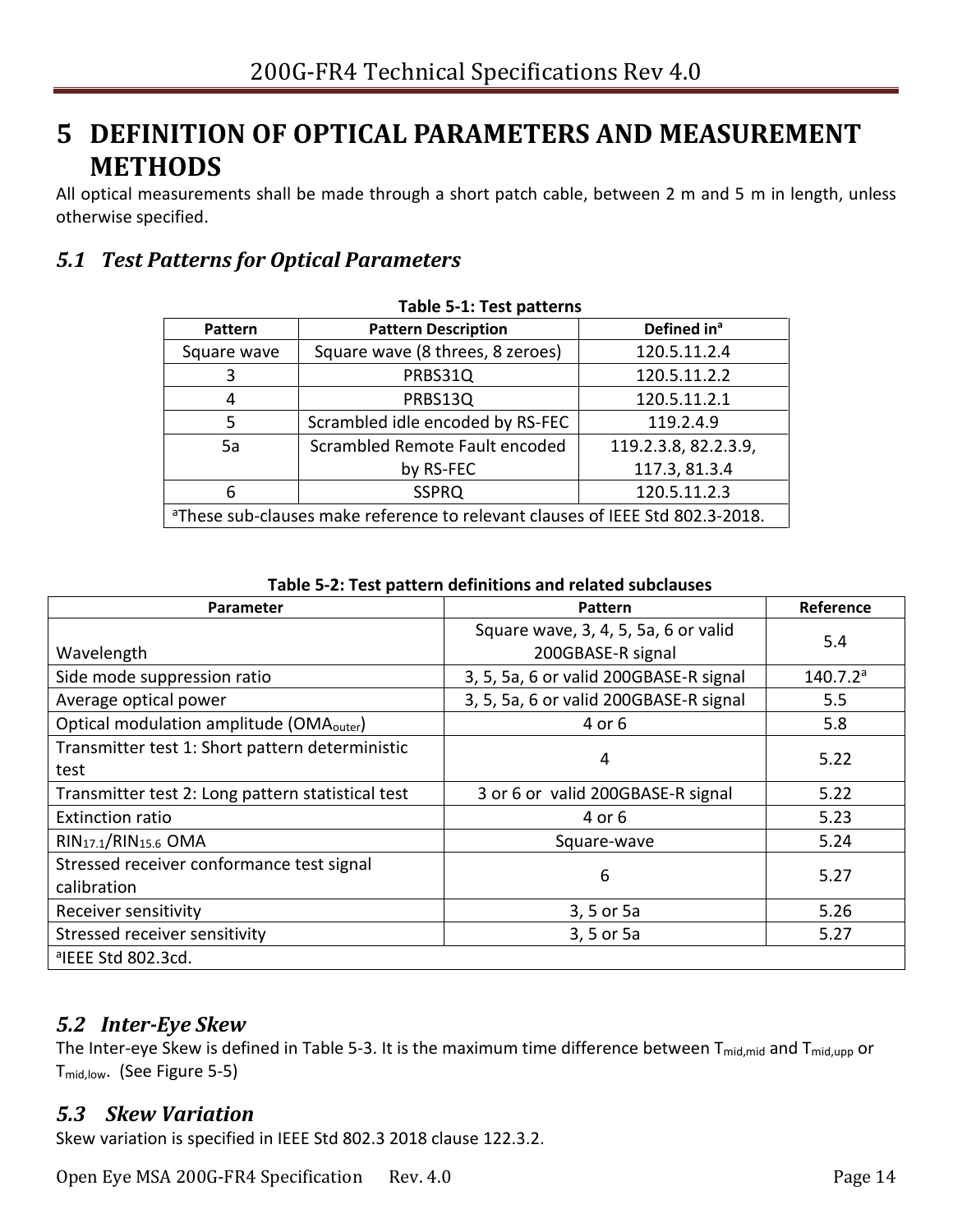### <span id="page-14-0"></span>*5.4 Wavelength*

The wavelength and SMSR shall be within the range given in [Table 4-2](#page-10-1) if measured per IEC 61280-1-3. The transmitter is modulated using the test pattern defined in [Table 5-2.](#page-13-5)

## <span id="page-14-1"></span>*5.5 Average Optical Power (Pav)*

The average optical power shall be within the limits given in [Table 4-2](#page-10-1) if measured using the methods given in IEC 61280-1-1. The average optical power is measured using the test pattern defined in [Table 5-2,](#page-13-5) per the test setup in IEEE Std 802.3-2018 Figure 53-6.

## <span id="page-14-2"></span>*5.6 P3 Level*

For Transmitter Test 1, the P3 Level is defined as the as the power measured over the central 2 UI of a run of 7 threes as shown in [Figure 5-1](#page-14-4)



**Figure 5-1: P3 Level Measurement** 

## <span id="page-14-4"></span><span id="page-14-3"></span>*5.7 P0 Level*

For Transmitter Test 1, the P0 Level is defined as the power measured over the central 2 UI of a run of 6 zeros as shown in [Figure 5-2.](#page-15-4)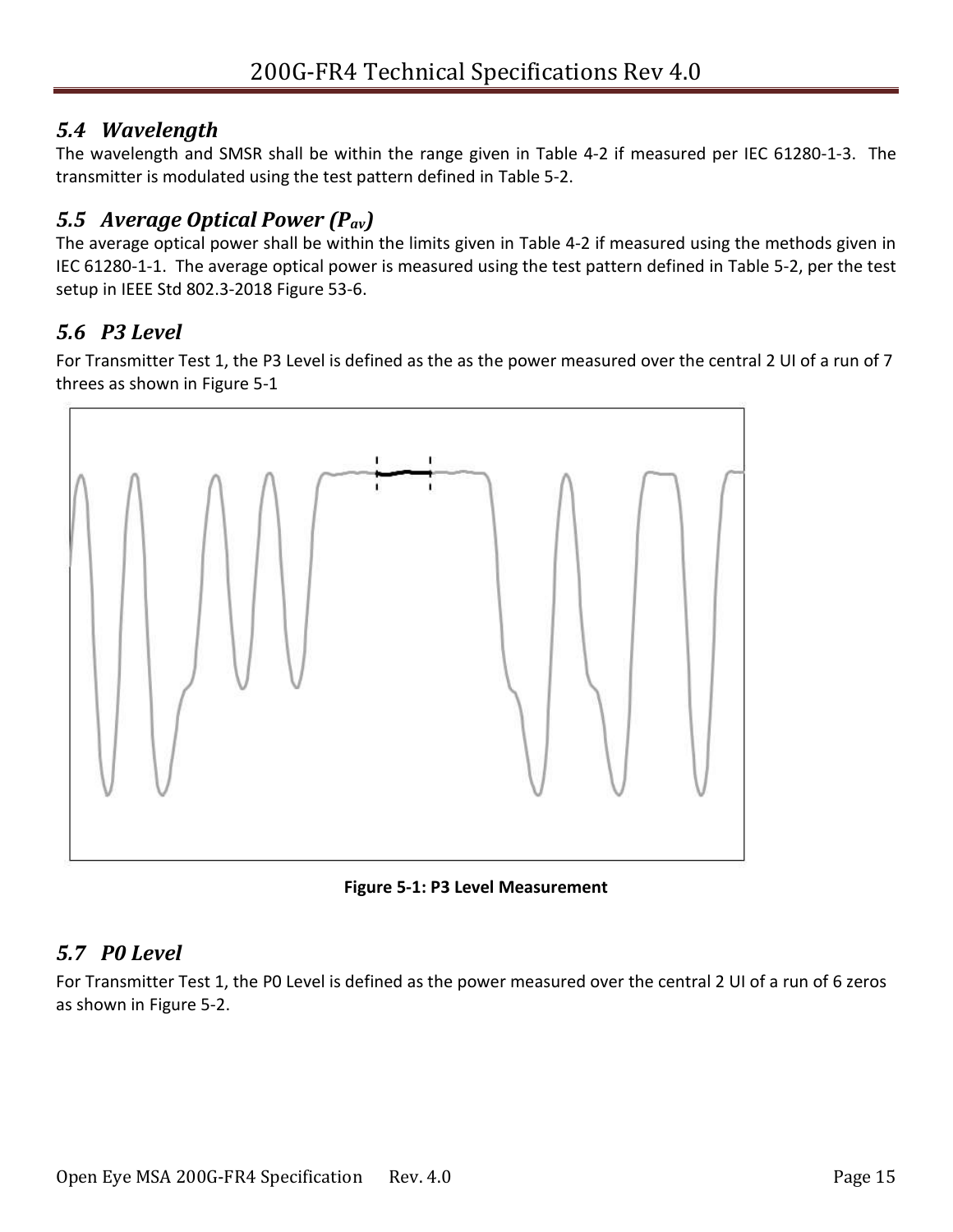

**Figure 5-2: P0 Level Measurement** 

#### <span id="page-15-4"></span><span id="page-15-0"></span>*5.8 Optical Modulation Amplitude (OMAouter)*

OMAouter is calculated as (following IEEE Std 802.3 clause 122.8.4.)

$$
OMA_{outer} = P_3 - P_0
$$

### <span id="page-15-1"></span>*5.9 Transmitter optical power (peak-peak)*

Transmitter optical power (peak-peak) is measured as the outer envelope of the optical signal with a fourth-order Bessel Thomson filter response with a 3 dBe bandwidth of approximately 0.75\*baud rate. The average waveform should be scanned to find the maximum and minimum power levels including overshoots and undershoots.

#### <span id="page-15-2"></span>*5.10 Lower Threshold*

The Lower Threshold is calculated as

Lower Threshold = 
$$
P_{av} - \frac{OMA_{outer}}{3}
$$

### <span id="page-15-3"></span>*5.11 Middle Threshold*

The Middle Threshold is calculated as

$$
Middle\ Threshold = P_{av}
$$

Open Eye MSA 200G-FR4 Specification Rev. 4.0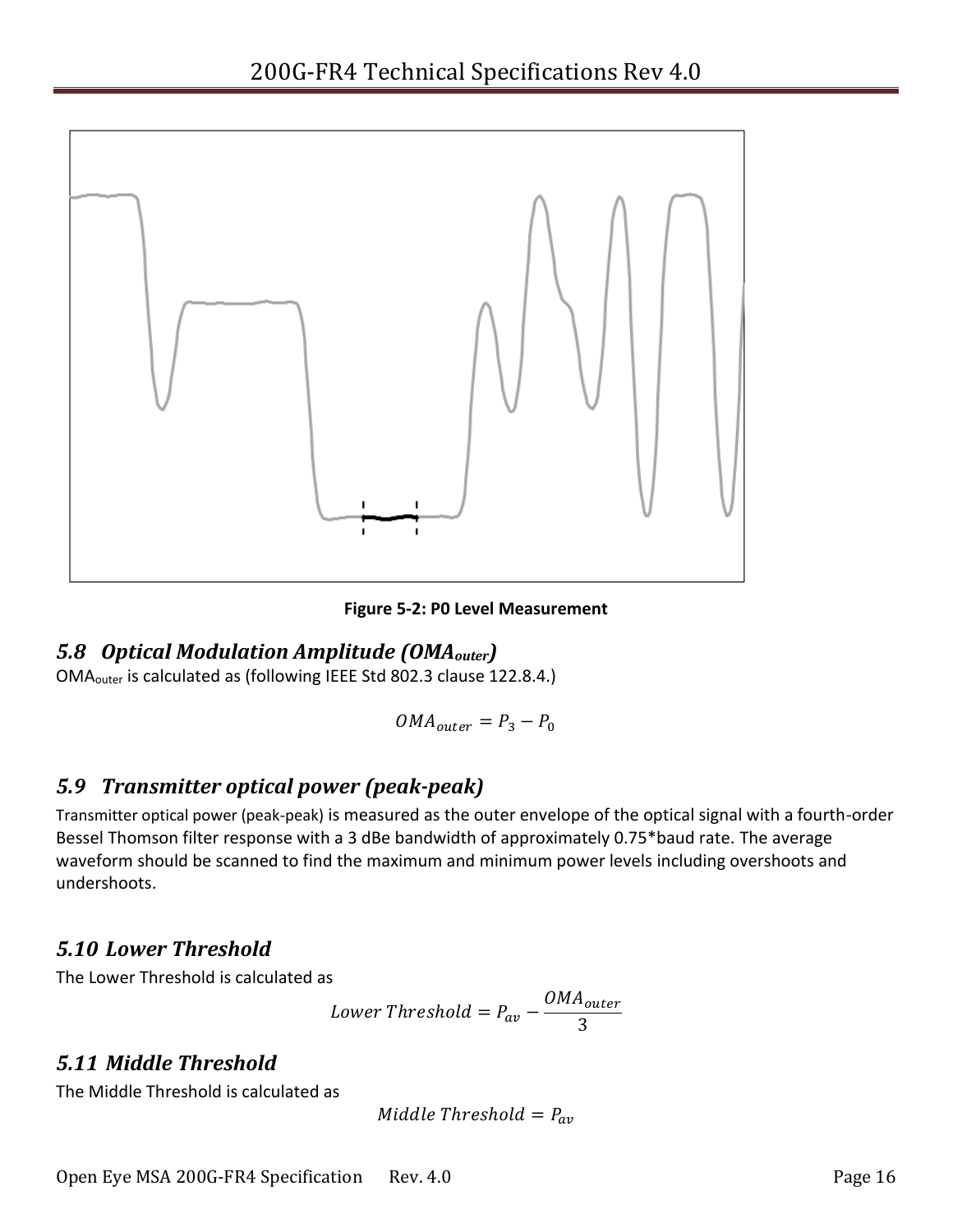## <span id="page-16-0"></span>*5.12 Upper Threshold*

The Upper Threshold is calculated as

Upper Threshold = 
$$
P_{av} + \frac{OMA_{outer}}{3}
$$

## <span id="page-16-1"></span>*5.13 UImid*

The mean of the average power crossing time is used to calculate the 0 UI time. UI<sub>mid</sub> is 0.5 UI after 0 UI.

## <span id="page-16-2"></span>*5.14 Middle Eye Center*

Determine the time position associated with the midpoint of the horizontal eye width based on the zero hit crossing points at the Middle Threshold power level  $(P_{av})$ . Constrain this time position with respect to the UI<sub>mid</sub> times as per the requirements in [Table 5-3.](#page-23-0) The constrained time position is defined as  $T_{mid, mid}$  (see [Figure 5-4\)](#page-22-0). This is the Middle Eye Center time position.

Determine the power level value associated with the mid-point of the middle eye vertical eye height based on the zero hit points measured at the Middle Eye Center time position. Constrain this power level value with respect to the Middle Threshold level to be within the requirements of [Table 5-3.](#page-23-0) This is the Middle Eye Center amplitude value.

The mask shape for the middle eye is centered on the Middle Eye Center. The mask shape position can be optimized within the constraints defined in [Table 5-3](#page-23-0) with respect to UI<sub>mid</sub> and the Middle Threshold power level.

## <span id="page-16-3"></span>*5.15 Lower Eye Center*

Determine the time position associated with the midpoint of the horizontal eye width based on the zero hit crossing points at the Lower Threshold power level. Constrain this time position to be within the Inter-eye Skew (max) specified in [Table 5-3](#page-23-0) of the Middle Eye Center time position. The constrained time position is defined as T<sub>mid,low</sub> (see [Figure 5-4\)](#page-22-0). This is the Lower Eye Center time position.

Determine the power level value associated with the mid-point of the lower eye vertical eye height based on the zero hit points measured at the Lower Eye Center time position. Constrain this power level value to be within the requirements of [Table 5-3.](#page-23-0) This is the Lower Eye Center amplitude value.

The mask shape for the lower eye is centered on the Lower Eye Center.

## <span id="page-16-4"></span>*5.16Upper Eye Center*

Determine the time position associated with the midpoint of the horizontal eye width based on the zero hit crossing points at the Upper Threshold power level. Constrain this time position to be within the Inter-eye Skew (max) specified in [Table 5-3](#page-23-0) of the Middle Eye Center time position. The constrained time position is defined as  $T_{mid,upp}$  (se[e Figure 5-4\)](#page-22-0). This is the Upper Eye Center time position.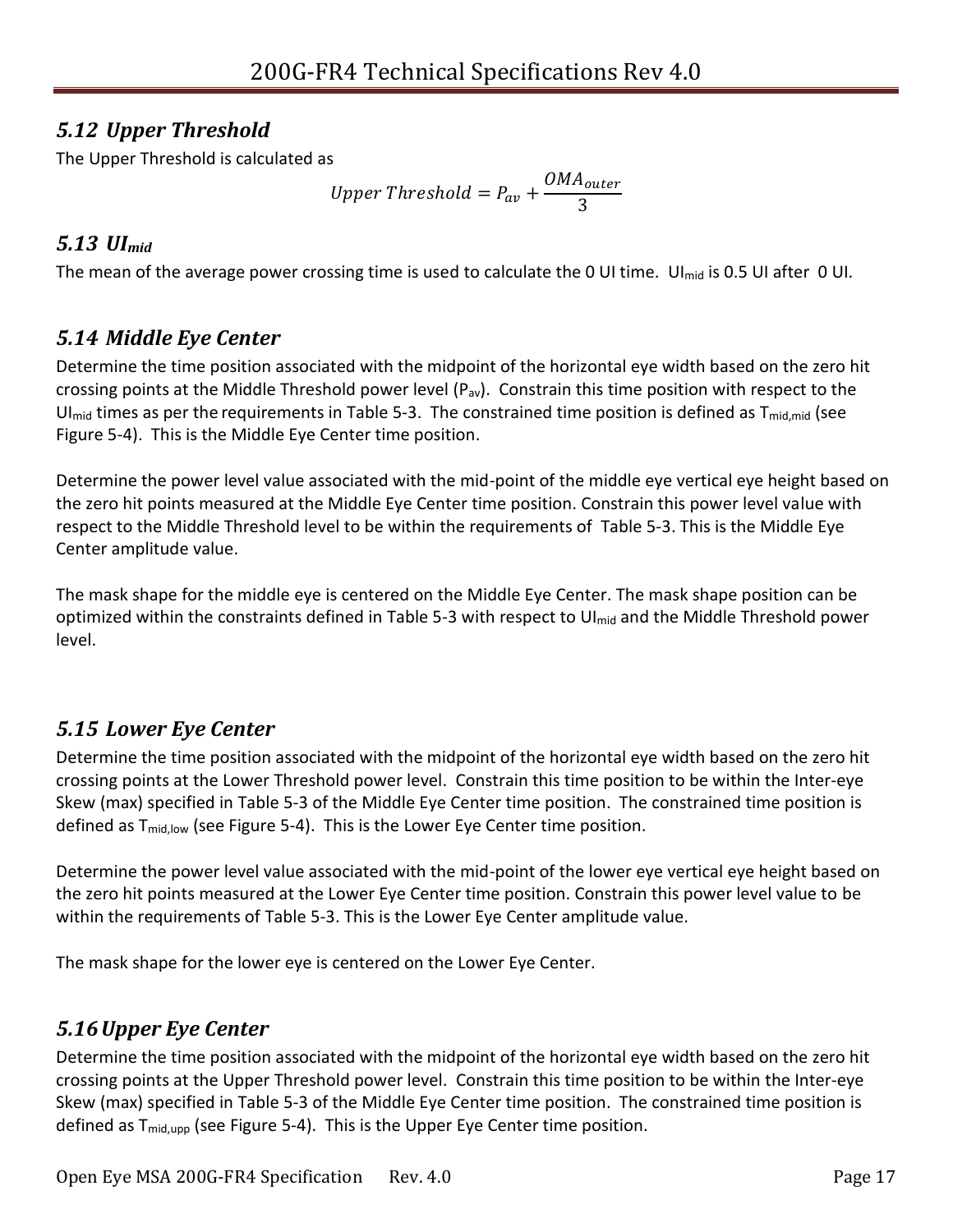Determine the power level value associated with the mid-point of the upper eye vertical eye height based on the zero hit points measured at the Upper Eye Center time position. Constrain this power level value to be within the requirements of [Table 5-3](#page-23-0) . This is the Upper Eye Center amplitude value.

The mask shape for the upper eye is centered on the Upper Eye Center.

### <span id="page-17-0"></span>*5.17 P3\_mean, P2\_mean, P1\_mean, P0\_mean*

These levels are calculated using the levels determined by histograms from a 0.05 UI wide window centered on the Middle Eye Center. The mean values are calculated from the histograms for each level.

#### <span id="page-17-1"></span>*5.18 DC Balance*

DC Balance is a measure of level symmetry about the mid-power level and is referenced to the OMA<sub>outer</sub>. This is to minimize contributions to DC wander. DC Balance is calculated using the levels determined from by histograms from a 0.05 UI wide window centered on the Middle Eye Center.

$$
DC \; Balance = \frac{P_{0\_mean} + P_{1\_mean} + P_{2\_mean} + P_{3\_mean} - 4P_{av}}{P_{3\_mean} - P_{0\_mean}}
$$

#### <span id="page-17-2"></span>*5.19 Symbol Level Symmetry*

Symbol Level Symmetry is a measure of how even the four levels are distributed in amplitude. Symbol Level Symmetry is an indicator of the penalty caused by uneven PAM4 levels and is calculated using the levels determined from by histograms from a 0.05 UI wide window centered on the Middle Eye Center.

$$
Symbol \ Level \ Symmetry = \frac{3 \cdot \min (P_{3\_mean} - P_{2\_mean}, P_{2\_mean} - P_{1\_mean}, P_{1\_mean} - P_{0\_mean})}{(P_{3\_mean} - P_{0\_mean})}
$$

#### <span id="page-17-3"></span>*5.20 EHlow, EHmid, EHupp*

 $EH_{\text{mod}}$  and EH<sub>upp</sub> are the inner eye heights associated with the lower, middle and upper eyes respectively. They are calculated using histogram edges from a 0.05 UI window centered on the Middle Eye Center. (See [Figure 5-4\)](#page-22-0)

#### <span id="page-17-4"></span>*5.21 EWlow, EWmid, EWupp*

 $EW_{low}$ , EW<sub>mid</sub> and EW<sub>upp</sub> are the inner eye widths associated with the lower, middle and upper eyes respectively. These are measured at Lower Eye Center, Middle Eye Center and Upper Eye Center points using the innermost transition crossing the Eye Center amplitude value. (See [Figure 5-4\)](#page-22-0)

#### <span id="page-17-6"></span><span id="page-17-5"></span>*5.22 Transmitter Eye and VEC Measurements*

Open Eye MSA 200G-FR4 Specification Rev. 4.0 Two transmitter tests are performed to ensure compliance to the performance defined in [Table 4-2.](#page-10-1) The test set up shown in [Figure 5-3](#page-18-1) is used for both Transmitter Test 1 and Transmitter Test 2. The purpose of Transmitter Test 1 is to ensure the eye has low ISI over the mid and upper frequency ranges and that the eye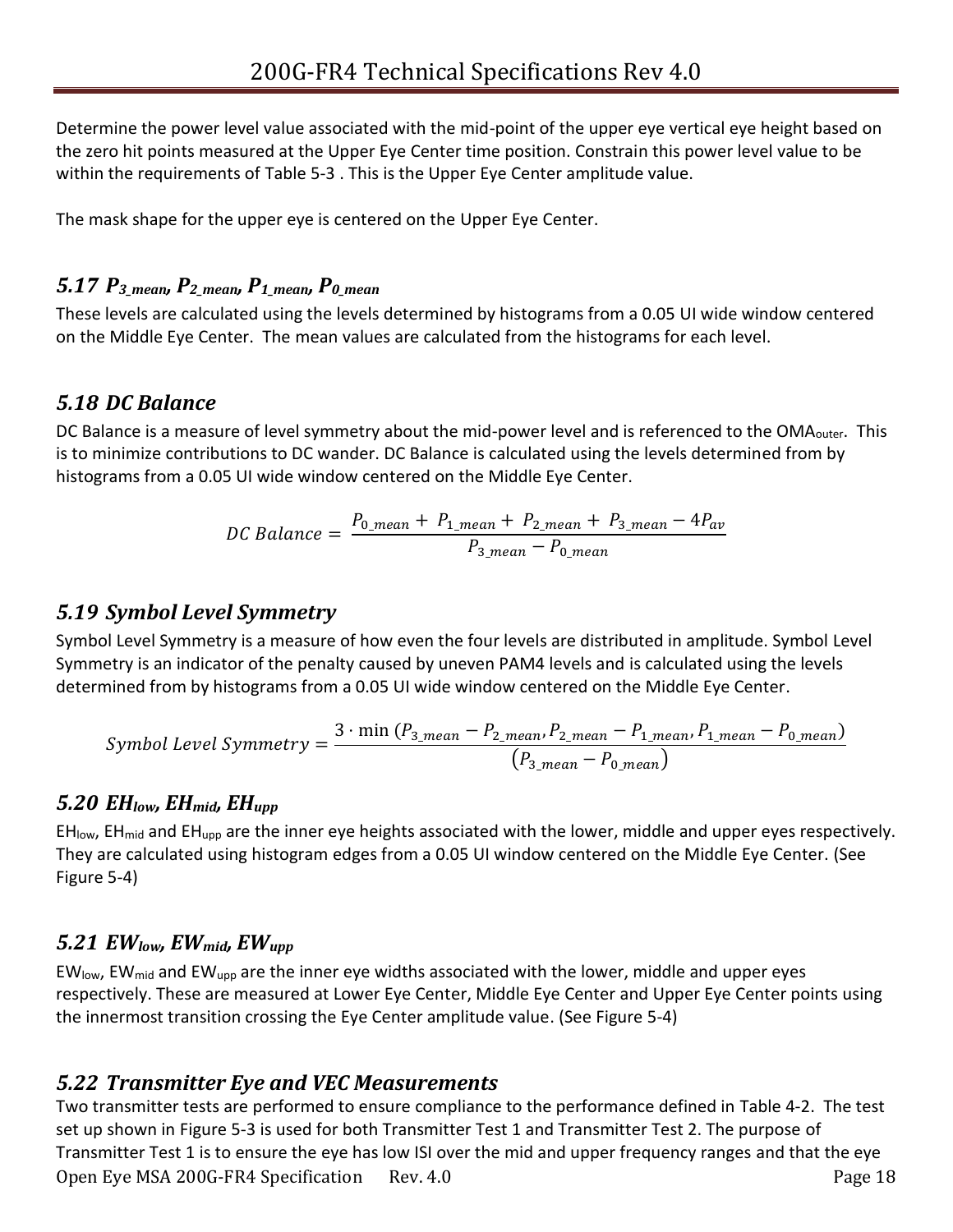is centered. An eye mask test is performed during transmitter test 1 and no mask violations are allowed. The eye mask is not a hit ratio mask. Transmitter Test 2 uses a longer pattern to cover the full frequency range and fully characterize the transmitter using a statistical measurement.

The signal at TP2 is used to measure Eye Width (EW), Eye Height (EH), DC Balance, Symbol Symmetry and Vertical Eye Closure. The measured signal after the reference receiver shall meet the specifications listed in [Table 4-2](#page-10-1), using a test pattern as defined in [Table 5-2](#page-13-5). The definitions of the eye parameters and equations are defined in Section [2.3](#page-6-0)

The test set up for measuring transmitter output Eye Width and Eye Height is illustrated in [Figure 5-3](#page-18-1).



**Figure 5-3: Test set up for 200G-FR4-Open Eye transmitter output**

#### <span id="page-18-1"></span><span id="page-18-0"></span>**5.22.1 Transmitter Test 1: Short pattern deterministic test**

This test is to ensure the transmitter has good mid and high frequency characteristics with low ISI and is centered.

- 1) Set the PPG or host to the correct pattern as defined in [Table 5-2.](#page-13-5) This allows the sampling oscilloscope to use pattern lock.
- 2) Capture the signal at TP2 using the reference receiver as defined in Section [2.3](#page-6-0) with an oscilloscope triggered with a clock from a reference clock recovery unit (CRU) with a first order transfer function with a 3 dB tracking bandwidth of 4 MHz.
	- a. The signal must be captured with a minimum of 16 samples per UI with averaging of 4, or equivalent.
	- b. Every symbol must be overlaid to form the eye diagram.
	- c. The signal should be interpolated to have sample spacing of less than or equal to the eye diagram column width using Sin(x)/x interpolation.
- 3) Measure Transmitter optical power (peak-peak)
- 4) Determine  $T_{mid}$  and OMA<sub>outer</sub>.
- 5) Determine the Middle Eye Center, Lower Eye Center and Upper Eye Center.

Open Eye MSA 200G-FR4 Specification Rev. 4.0 Page 19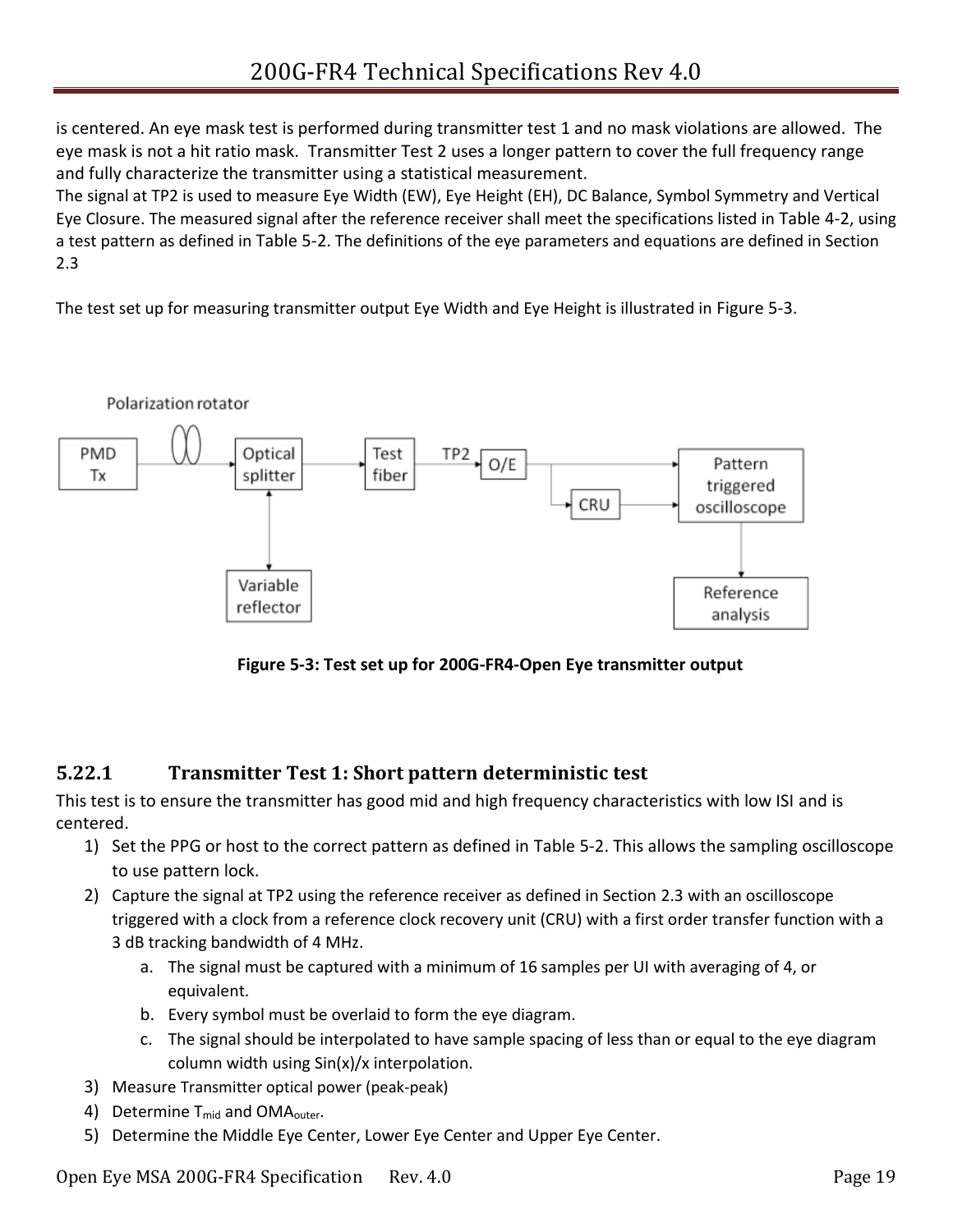- 6) Apply the eye mask. The Middle, Lower and Upper Eye Centers can be optimized vertically and horizontally for best mask compliance within the constraints specified in [Table 5-3](#page-23-0). **No violations of the eye mask are allowed**.
- 7) Measure the P<sub>3\_mean</sub>, P<sub>2\_mean</sub>, P<sub>1\_mean</sub> and P<sub>0\_mean</sub> levels based on the peak of the histograms measured in a 0.05 UI wide vertical window centered on the Middle Eye Center.
- 8) Calculate DC Balance and Symbol Level Symmetry.
- 9) Measure eye height (EH) for each of the inner eyes and calculate Vertical Eye Closure Deterministic, (VEC<sub>det</sub>) See Section [5.22.1.1.](#page-19-1)
- 10) Measure eye width (EW) for each of the inner eyes at their measured Eye Centers.

### <span id="page-19-1"></span>**5.22.1.1 Vertical Eye Closure Deterministic (VEC det)**

VEC<sub>det</sub> is a measure of the transmitter eye closure penalty based on the averaged pattern used in transmitter test 1. It is calculated using the measured eye heights,  $P_3$  <sub>mean</sub> and P<sub>0</sub> <sub>mean</sub> levels.

<span id="page-19-0"></span>
$$
VEC_{det}(dB) = -10 \cdot log_{10}\left(\frac{3 \cdot \min (EH_{upp}, EH_{mid}, EH_{low})}{(P_{3\_mean} - P_{0\_mean})}\right)
$$

#### **5.22.2 Transmitter Test 2: Long pattern statistical test**

This test is to ensure that the transmitter has good performance using a representative usage pattern and to calculate the link penalty associated with the transmitter when transmitting through a worst case optical channel, and measured through an optical to electrical converter and oscilloscope with a combined frequency response of approximately 19.9 GHz (0.75 x Baudrate). The reference receiver may be implemented in software or may be part of the oscilloscope.

- 1) Set the PPG or host to the correct pattern as defined in [Table 5-2.](#page-13-5)
- 2) Capture the eye diagram at TP2 using the reference receiver as defined in Section 3.11.2 with the oscilloscope triggered with a clock from a reference clock recovery unit (CRU) with a first order transfer function with a 3 dB tracking bandwidth of fb/6640.
- 3) Using the method described in the Vertical Eye Closure Statistical (VEC<sub>stat</sub>) (Section [5.22.2.1\)](#page-20-0) capture sufficient samples to establish the BER curve at 2.4x10<sup>-4</sup>. The outer height boundary of the histogram windows must encompass the full amplitude of the waveform.
- 4) Calculate Vertical Eye Closure statistical (VEC<sub>stat</sub>). For specifications using VEC<sub>stat</sub>, any value of VEC<sub>stat</sub> <1.4 dB shall be assigned a value of 1.4 dB.

Note: If test flexibility is required, then it is acceptable to have Test 2 stand-alone from Test 1 and to base the initial VEC<sub>stat</sub> measurement on UI<sub>mid</sub> and the Lower, Middle and Upper thresholds and allow optimization with the limits specified in [Table 5-3.](#page-23-0) The OMA should be calculated using  $P_{0\_mean}$  and  $P_{3\_mean}$ calculations from the histograms for this test for patterns that cannot be pattern locked. It is expected that a pattern locked measurement will be more accurate.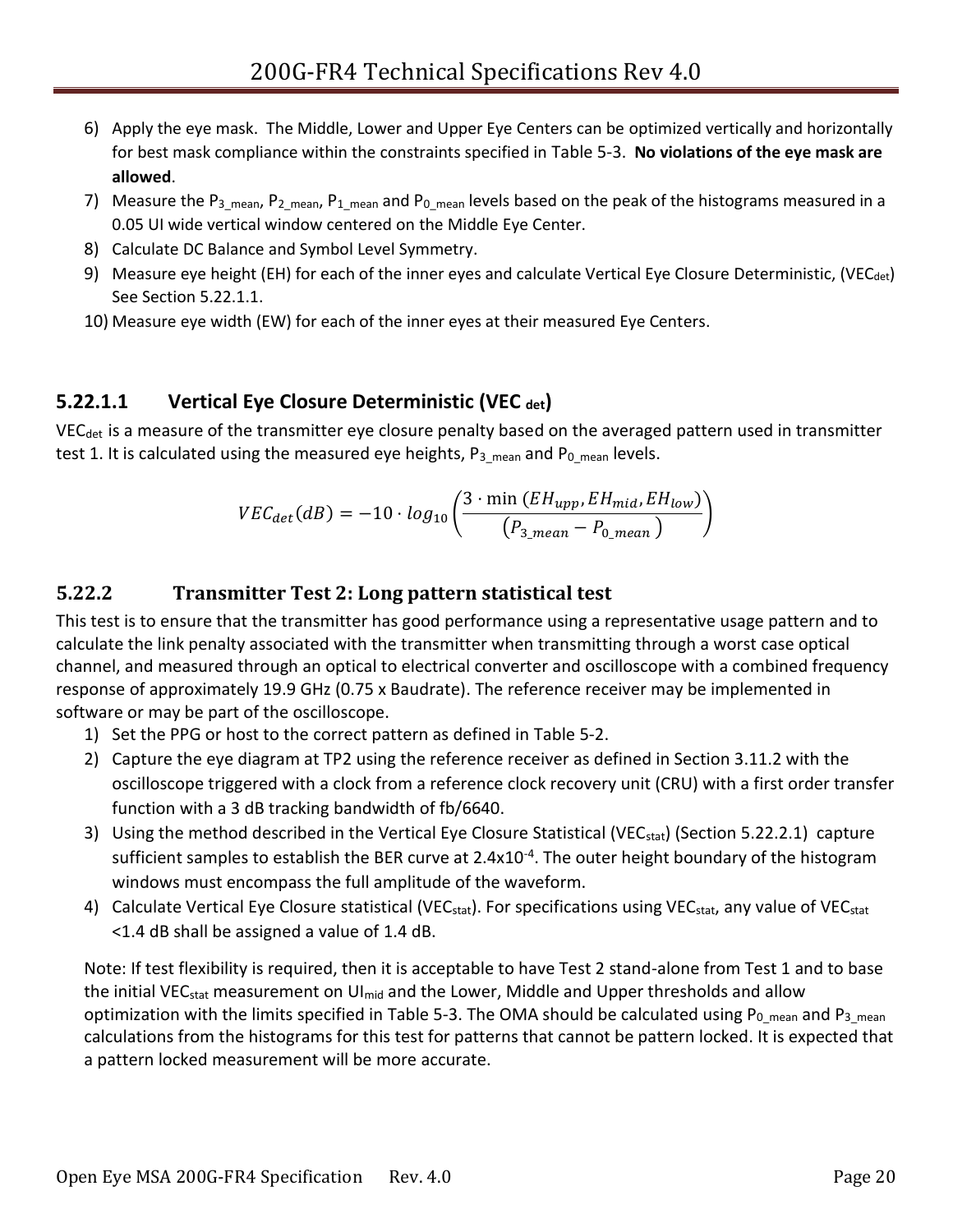#### <span id="page-20-0"></span>**5.22.2.1 Vertical Eye Closure Statistical (VEC stat)**

The Vertical Eye Closure Statistical (VEC<sub>stat</sub>) is used to assess the vertical eye closure of the transmitter using a long pattern which is representative of the data traffic that the transmitter will pass in normal usage. It is also expected that VEC<sub>stat</sub> can be used to infer the receiver penalty compared to other transmitters. The OMA<sub>outer</sub> of the transmitter signal being tested needs to be kept at a sufficient level to minimize the impact of oscilloscope noise. The oscilloscope noise should be characterized with no input signal. This is defined as  $\sigma_s$ .

Two vertical histograms of 0.02 UI width located at +/- 0.025 UI from the Middle Eye Center are measured through the PAM4 eye diagram. The outer height boundaries of the histograms must be set beyond the extremes of the eye diagram to ensure that all samples within the defined histogram time slices are captured. Each histogram (defined as left and right) should be divided into a suitable number of equally spaced, touching, bins spanning the optical power range sampled. Each bin contains a number of optical power samples, n<sub>i</sub>, captured in the bin range,  $\Delta p$ , with the bin center at p<sub>i</sub>. Each bin is normalized by dividing p<sub>i</sub> by the total number of samples in that histogram.

$$
Normalized Histogram = F(p_i) = \frac{n_i}{N_{histogram}}
$$

$$
\sum_{i} F(p_i) = 1
$$

Convert each normalized histogram (left and right) into three cumulative probability functions,  $\text{CPF}_{\text{Lupp}}$ ,  $\text{CPF}_{\text{Lmid}}$ and CPF<sub>Llow</sub> for the left histogram and CPF<sub>Rupp</sub>, CPF<sub>Rmid</sub> and CPF<sub>Rlow</sub> for the right histogram, centered on each of the Upper Eye Center, Middle Eye Center and Lower Eye Center power levels. The cumulative probability function, CPFLupp, is calculated using:

$$
CPF_{Lupp}(p_i) = \begin{cases} \sum_{p=Upper\,Eye\,Center}^{p_i} & \text{for } p \geq Upper\,Eye\,Center\\ \sum_{p=Upper\,Eye\,Center}^{p=Upper\,Eye\,Center} & \text{for } p < Upper\,Eye\,Center \end{cases}
$$

The other cumulative probability functions are calculated using the appropriate eye center levels and normalized histograms.

To calculate the approximate Symbol Error Rate (SER), a Gaussian noise function needs to be iteratively convolved with the cumulative probability functions to find the SER of 4.8x10<sup>-4</sup> (BER of 2.4x10<sup>-4</sup>). The Gaussian noise function is described as follows:

$$
Noise_{upp}(p_i) = \int_{p_i - \frac{\Delta p}{2}}^{p_i + \frac{\Delta p}{2}} \frac{1}{\sigma_n \sqrt{2\pi}} \cdot e^{-\left(\frac{p - Upper \, Eye \, Center}{\sigma_n \sqrt{2}}\right)^2} dp
$$

Which can be approximated as

Open Eye MSA 200G-FR4 Specification Rev. 4.0 Page 21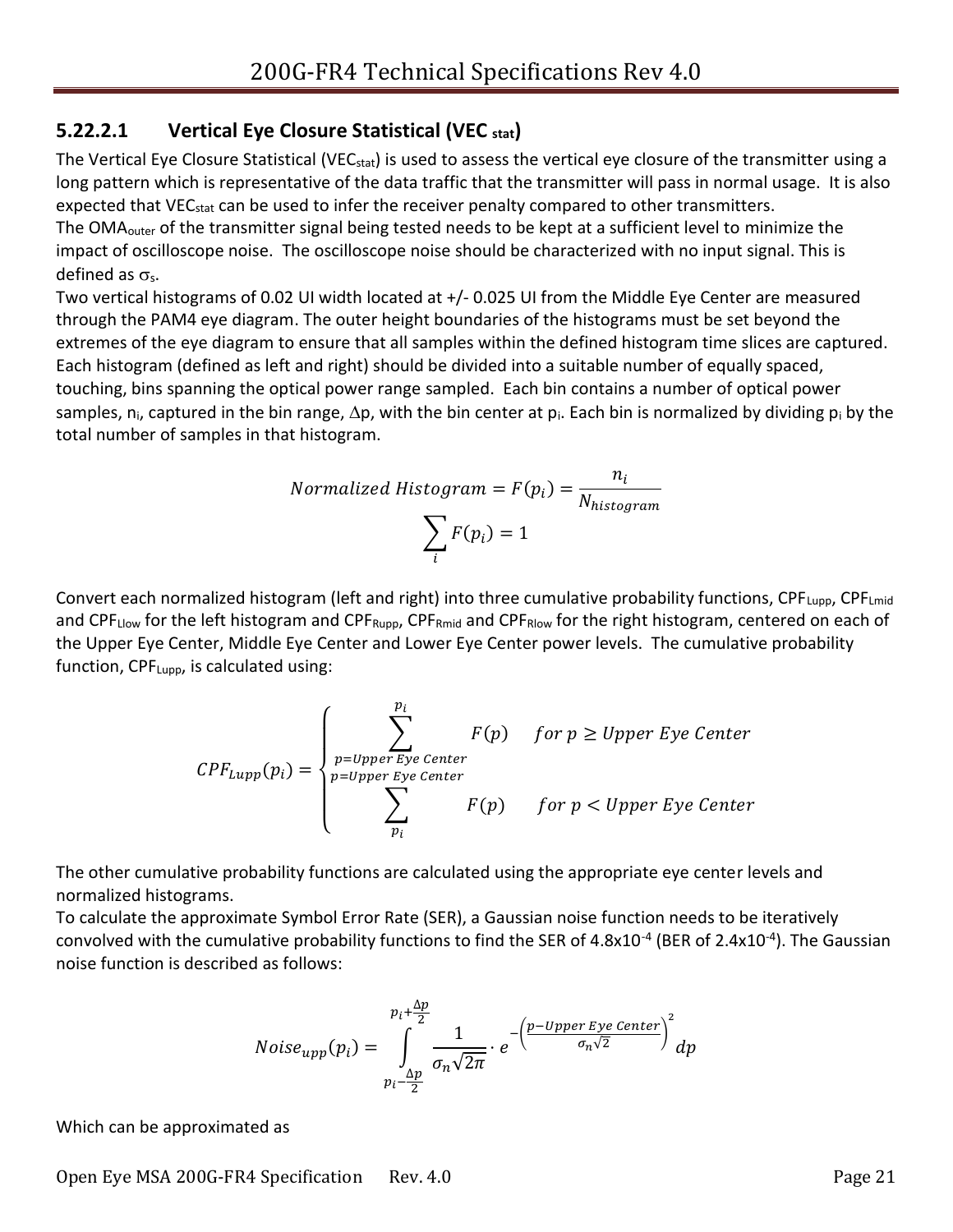$$
Noise_{upp}(p_i) \approx \frac{1}{\sigma_n \sqrt{2\pi}} \cdot e^{-\left(\frac{p-Upper\,Eye\,Center}{\sigma_n \sqrt{2}}\right)^2}.\Delta p
$$

Where  $\sigma_n$  is the RMS value of Gaussian noise function. The equivalent Gaussian nose functions for the middle and lower eye cumulative probability functions are:

$$
Noise_{mid}(p_i) \approx \frac{1}{\sigma_n \sqrt{2\pi}} \cdot e^{-\left(\frac{p - Middle\,Eye\,Center}{\sigma_n \sqrt{2}}\right)^2} \cdot \Delta p
$$
  

$$
Noise_{low}(p_i) \approx \frac{1}{\sqrt{2\pi}} \cdot e^{-\left(\frac{p - Lower\,Eye\,Center}{\sigma_n \sqrt{2}}\right)^2} \cdot \Delta p
$$

 $\sigma_n\sqrt{2\pi}$ 

The SER for the left histogram is calculated using

$$
SER_L = \sum_i CPF_{Lupp}(p_i) \cdot Noise_{upp}(p_i) + \sum_i CPF_{Lmid}(p_i).Noise_{mid}(p_i) + \sum_i CPF_{Llow}(p_i).Noise_{low}(p_i)
$$

The SER for the right histogram is calculated using

$$
SER_{R}=\sum_{i} CPF_{Lupp}(p_{i})\cdot Noise_{upp}(p_{i})+\sum_{i} CPF_{Lmid}(p_{i}).Noise_{mid}(p_{i})+\sum_{i} CPF_{Llow}(p_{i}).Noise_{low}(p_{i})
$$

 $\sigma_0$  is increased until either SER<sub>L</sub> or SER<sub>R</sub> reaches the target SER of 4.8x10<sup>-4</sup>. The RMS sum of  $\sigma_0$  and  $\sigma_ s$  is the equivalent RMS noise that could be added to the receiver.

$$
Noise_{total} = \sqrt{\sigma_n^2 + \sigma_s^2}
$$

The Vertical Eye Closure Statistical (VEC<sub>stat</sub>) penalty is calculated using

$$
VEC_{stat}(dB) = 10log_{10}\left(\frac{OMA_{outer}}{6} \cdot \frac{1}{Q \cdot Noise_{total}}\right)
$$

Where Q=3.414 (SNR associated with the BER)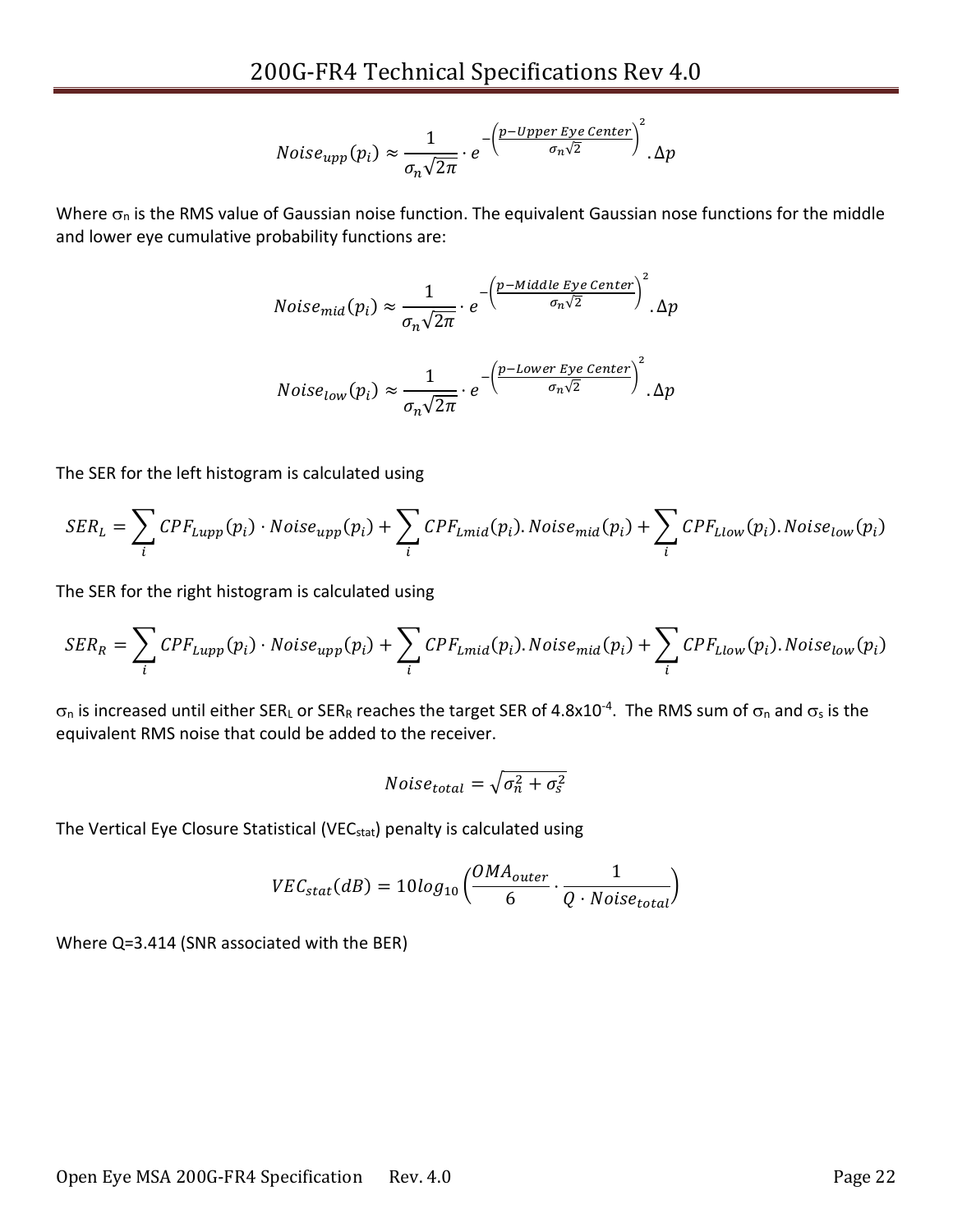## 200G-FR4 Technical Specifications Rev 4.0



<span id="page-22-0"></span>**Figure 5-4: TP2 PAM4 Eye Parameters for 200G-FR-Open Eye**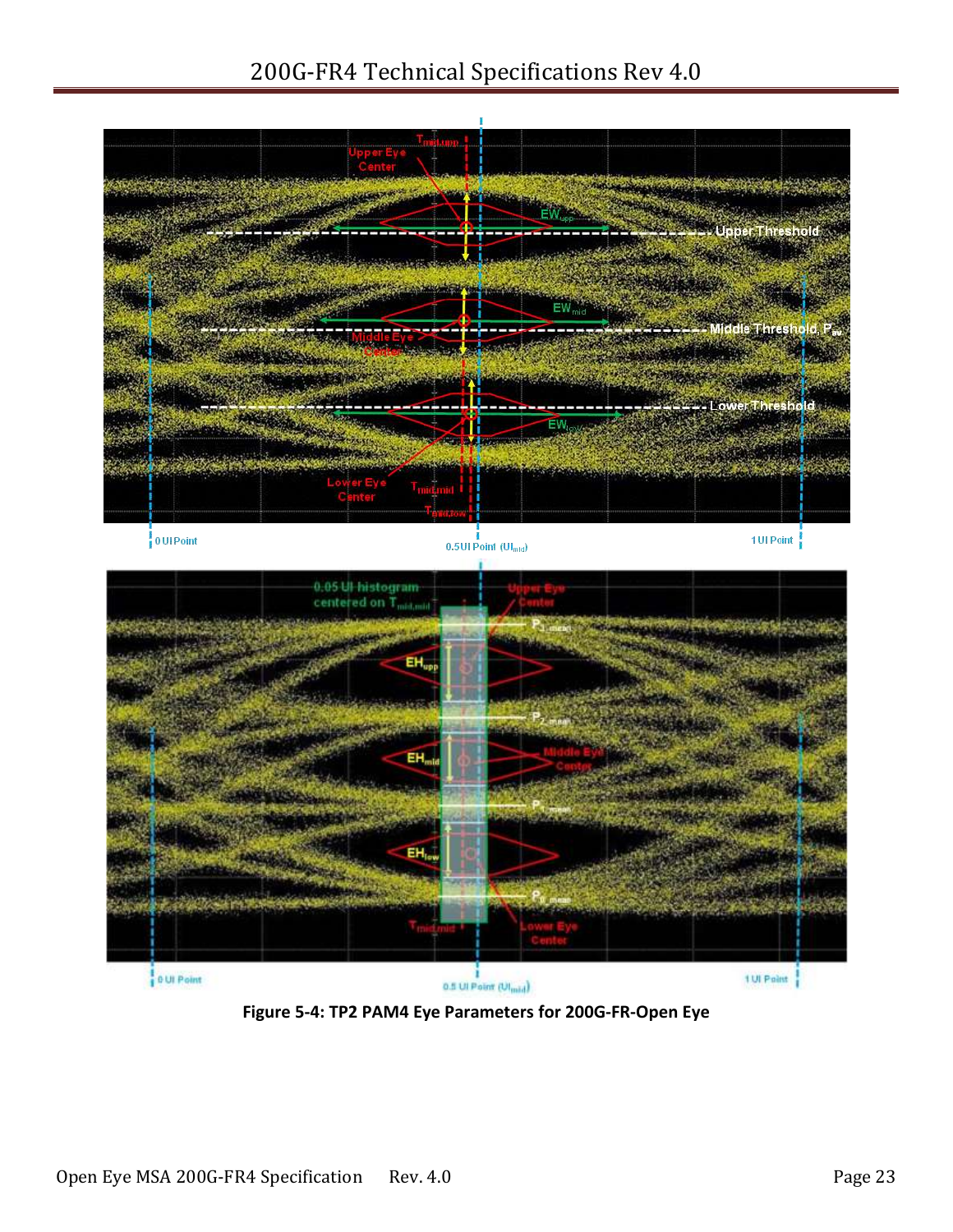200G-FR4 Technical Specifications Rev 4.0



<span id="page-23-1"></span>Note: Upper and lower eye centers can be offset from the Middle Eye Center by no more than the Inter-eye Skew defined in [Table 5-3.](#page-23-0)

|  |  | Figure 5-5: Eye Mask for 200G-FR4-Open Eye |  |
|--|--|--------------------------------------------|--|
|--|--|--------------------------------------------|--|

<span id="page-23-0"></span>

| <b>Description</b>                         | 200G-FR4-Open Eye Value | Unit                   |
|--------------------------------------------|-------------------------|------------------------|
| Vertical eye coordinates                   |                         |                        |
| Υ1                                         | 0.075                   |                        |
| Υ2                                         | 0.15                    |                        |
| Horizontal eye coordinates                 |                         |                        |
| X1                                         | 0.025                   | UI                     |
| X2                                         | 0.125                   |                        |
| <b>Eye Center Constraints</b>              |                         |                        |
| Vertical                                   | $+/- 2$                 | % OMA <sub>outer</sub> |
| Horizontal                                 |                         |                        |
| Middle Eye Center (wrt Ul <sub>mid</sub> ) | $+/- 0.025$             | UI                     |
| Upper Eye Center (Lower Eye                | $+/- 0.025$             | UI                     |
| Center (wrt Middle Eye Center)             |                         |                        |

|  | Table 5-3: Eye Mask Values for 200G-FR4-Open Eye |
|--|--------------------------------------------------|
|--|--------------------------------------------------|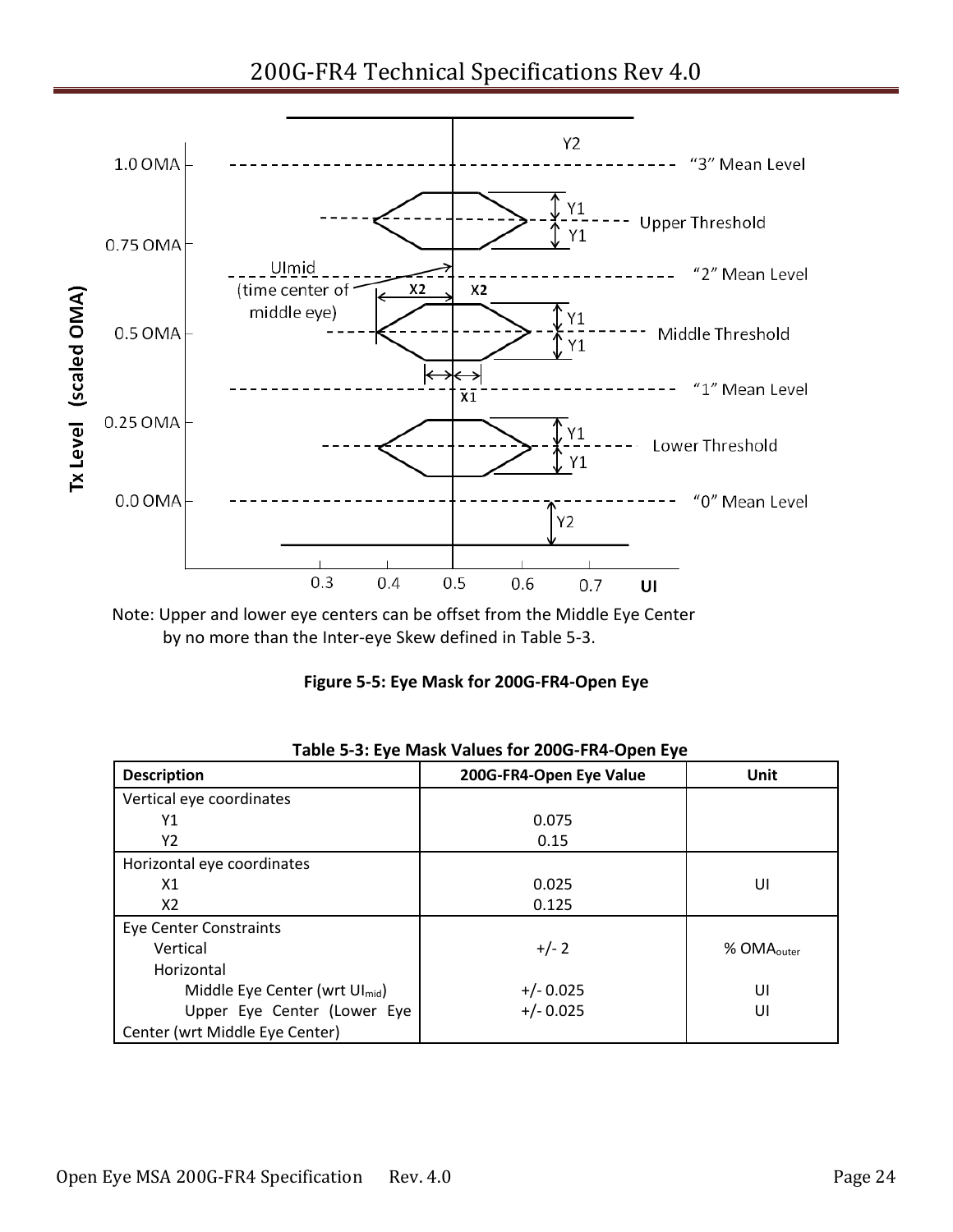<span id="page-24-4"></span>

|                                                                                                                                                                                                                                                                                                                                                     | Dispersion <sup>a</sup> (ps/nm)      |                                      | Insertion         | Optical return    | Max                |
|-----------------------------------------------------------------------------------------------------------------------------------------------------------------------------------------------------------------------------------------------------------------------------------------------------------------------------------------------------|--------------------------------------|--------------------------------------|-------------------|-------------------|--------------------|
| Type                                                                                                                                                                                                                                                                                                                                                | <b>Minimum</b>                       | Maximum                              | loss <sup>b</sup> | loss <sup>c</sup> | mean<br><b>DGD</b> |
| 200G-FR4-Open Eye                                                                                                                                                                                                                                                                                                                                   | $0.046*\lambda*[1-(1324/\lambda)^4]$ | $0.046*\lambda*[1-(1300/\lambda)^4]$ | Minimum           | $17.1 \text{ dB}$ | 0.8 <sub>ps</sub>  |
| <sup>a</sup> The dispersion is measured for the wavelength of the device under test ( $\lambda$ in nm). The coefficient assumes 2 km for<br>200G-FR4-Open Eye.<br><sup>b</sup> There is no intent to stress the sensitivity of the BERT's optical receiver.<br><sup>c</sup> The optical return loss is applied at TP2, i.e. after a 2 m patch cord. |                                      |                                      |                   |                   |                    |

#### **Table 5-4: Transmitter compliance channel specifications**

#### <span id="page-24-5"></span><span id="page-24-0"></span>*5.23 Extinction Ratio*

Extinction ratio is measured using the method specified in IEEE Std 802.3cd clause 140.7.6.

#### <span id="page-24-6"></span><span id="page-24-1"></span>*5.24 Relative Intensity Noise (RIN16.5OMA)*

RIN shall be as defined by the measurement methodology of IEEE Std 802.3-2018 clause 52.9.6 with the following exceptions:

a) The optical return loss is 16.5 dB for 200G-FR4-Open Eye.

<span id="page-24-2"></span>b) The upper –3 dB limit of the measurement apparatus is to be approximately equal to the signaling rate (i.e., 26 GHz).

#### *5.25 Reference Receiver*

For the transmitter assessment (Test 1 and Test 2), the Reference Receiver is the combination of the O/E converter and the oscilloscope having a fourth-order Bessel Thomson filter response with a 3 dBe bandwidth of approximately 0.75\*baud rate with a response out to at least 1.5 x baud rate. Above 1.5 x baud rate, the response should not exceed -24 dB.

For the Stressed Receiver Sensitivity test, the Reference Receiver is the combination of the O/E converter and the oscilloscope having a fourth-order Bessel Thomson filter response with a 3 dBe bandwidth of approximately 0.75\*baud rate with a response out to at least 1.5 x baud rate. Above 1.5 x baud rate, the response should not exceed -24 dB.

#### <span id="page-24-3"></span>*5.26 Receiver Sensitivity*

For 200G-FR4-Open Eye, receiver sensitivity is normative. The receiver shall comply with the equation for sensitivity across all measurements of eye closure. Se[e Figure 5-6.](#page-25-2)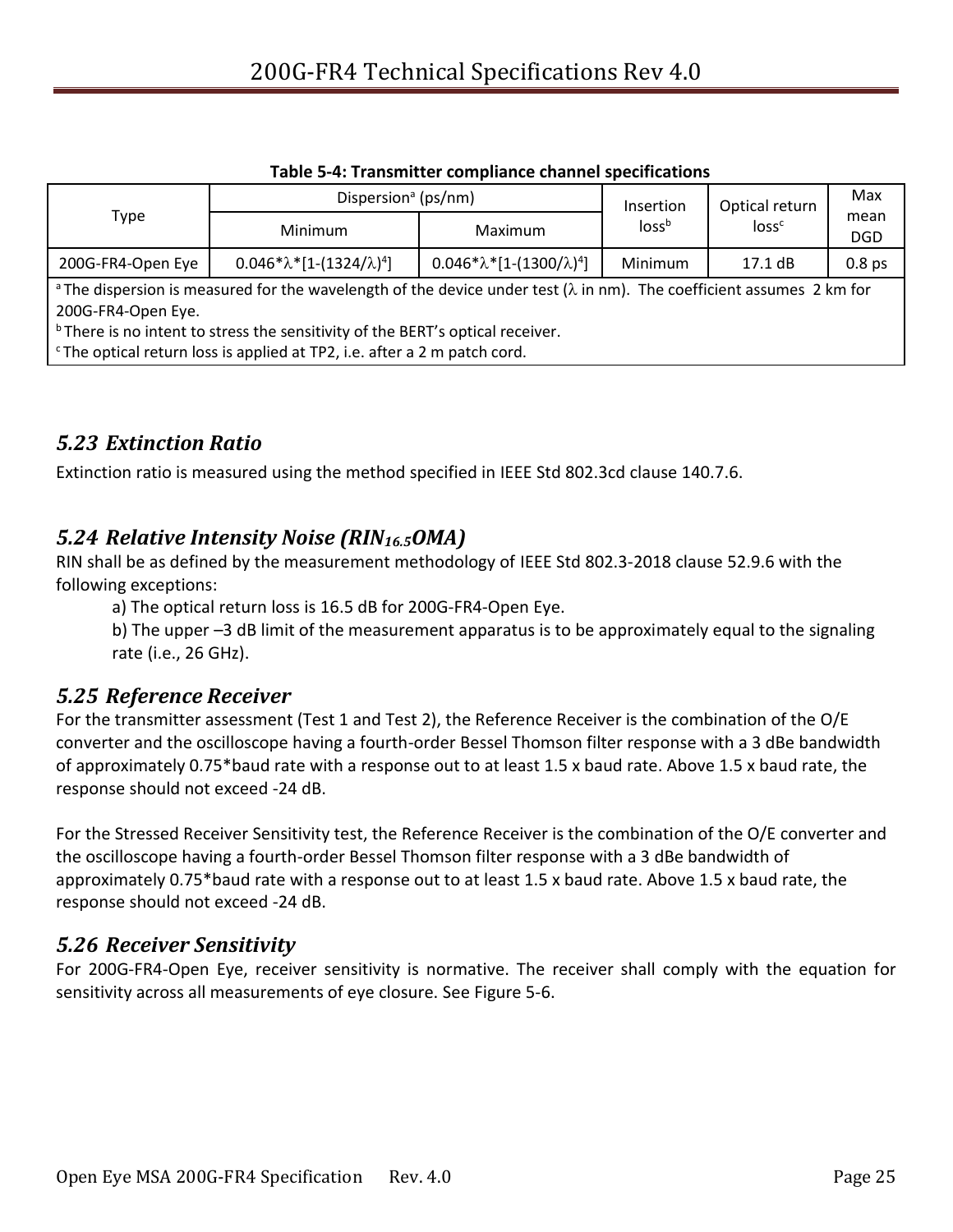

**Figure 5-6: Receiver sensitivity as a function of VECstat**

## <span id="page-25-2"></span><span id="page-25-0"></span>*5.27 Stressed receiver sensitivity*

Stressed receiver sensitivity shall be within the limits given [Table 4-3](#page-11-1) when measured using the method defined in Sections [5.27.1](#page-25-1) and [5.27.3](#page-27-0) with the conformance test signal applied to TP3. The test pattern for stressed receiver sensitivity is specified in [Table 5-1.](#page-13-4) The BER is required to be met for the lane under test on its own.

Stressed receiver sensitivity is defined with all transmit and receive lanes in operation. The transmitters for each lane are asynchronous to each other.

#### <span id="page-25-1"></span>**5.27.1 Stressed receiver conformance test block diagram**

A block diagram for the receiver conformance test is shown in [Figure 5-7.](#page-26-1) The optical test signal is conditioned (stressed) using the methodology defined in Section [5.27.2](#page-26-0) and sinusoidal jitter is applied as specified in Section [5.27.4.](#page-28-0) The stressed receiver conformance signal is verified using the techniques described in Section [5.27.3.](#page-27-0) Alternative test setups that generate equivalent stress conditions may also be used. To ensure repeatability of the test signal calibration, all elements in the signal path should have a wide,

smooth frequency response with linear phase and minimal reflections throughout the spectrum of interest. Baseline wander, overshoot and undershoot should be kept within the eye mask requirements.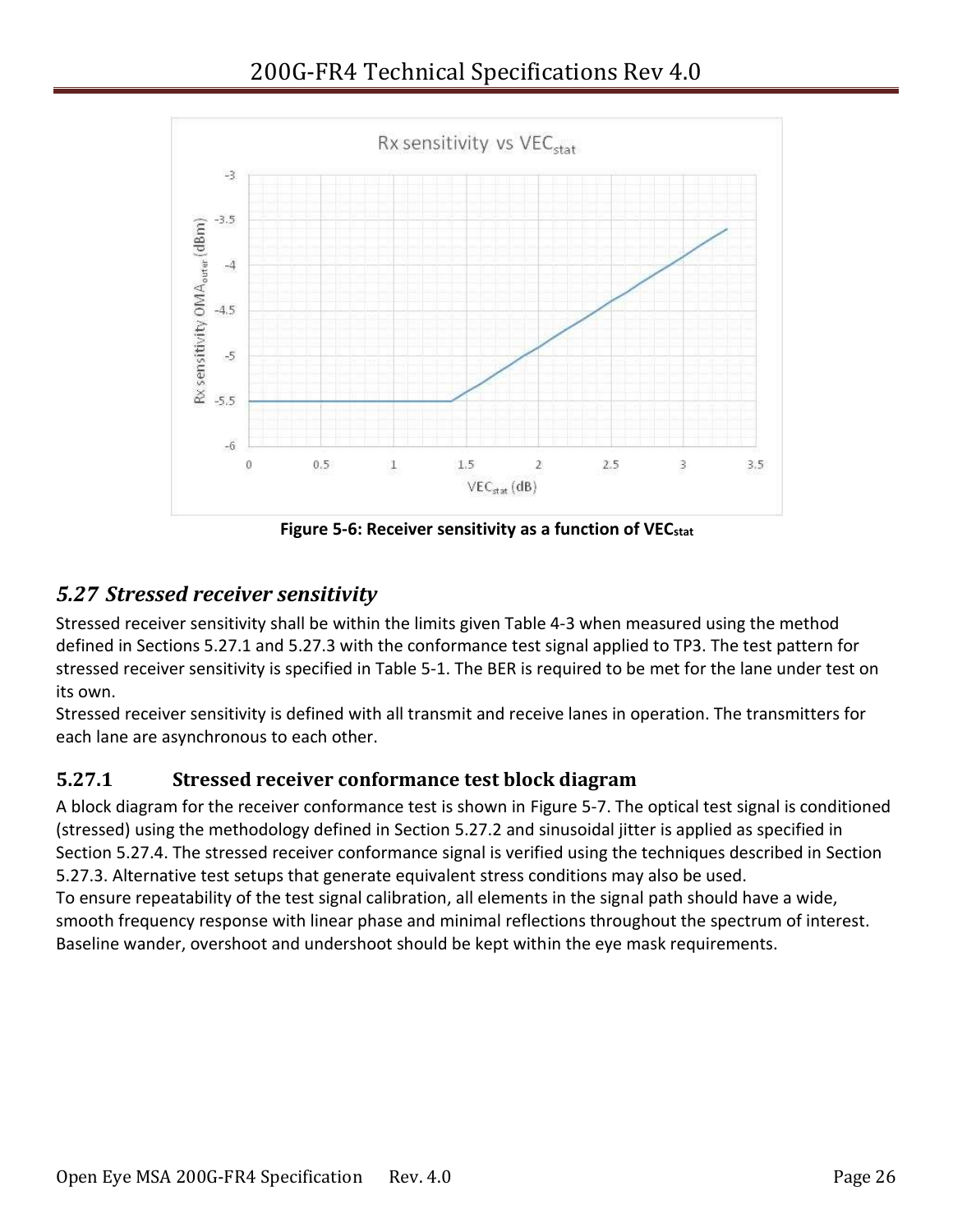

**Figure 5-7: Stressed Receiver Test block diagram**

<span id="page-26-1"></span>A low pass filter is used to create ISI and the combination of the low-pass filter and E/O converter should have a smooth frequency response that results in sufficient ISI to give a VEC<sub>stat</sub> as defined in Section [5.27.2.](#page-26-0) This eye closure is before any additional jitter and noise is added to the signal. The sinusoidal amplitude interferer and uncorrelated PRBS13Q pattern interferer are used to create additional eye closure. The frequency of the amplitude interferer can be set in the range of 100 MHz to 2 GHz with care being taken to avoid any harmonic relationships between the sinusoidal jitter, the signaling rate and the pattern repetition rate. The uncorrelated PRBS13Q data pattern interferer represents transmitter noise and crosstalk. The sinusoidal jitter added to the clock represents other forms of jitter and verifies that the receiver under test can track low frequency jitter. The sinusoidal jitter frequency should be between 50 kHz and 10 times loop bandwidth as defined in [Table 5-5.](#page-28-1)

#### <span id="page-26-0"></span>**5.27.2 Stress receiver conformance test signal characteristics**

The conformance test signal is used to validate that each lane of the receiver meets the BER requirements with near worst-case waveforms at TP3. Deterministic and sinusoidal jitter are added to a clean test pattern until the jitter at the output of the pattern generator approximates the informative transmit recommendations given in [Table 4-2.](#page-10-1) The Eye Height and Eye Width at TP3 are measured using the reference receiver defined in [5.24.](#page-24-6)

The stressed receiver conformance test signal is measured using the setup described in [Figure 5-7](#page-26-1) except that the test fiber is not used.

The stressed eye closure is set up as follows:

1. Set the signaling rate of the test pattern generator to meet the requirements in [Table 4-2](#page-10-1) .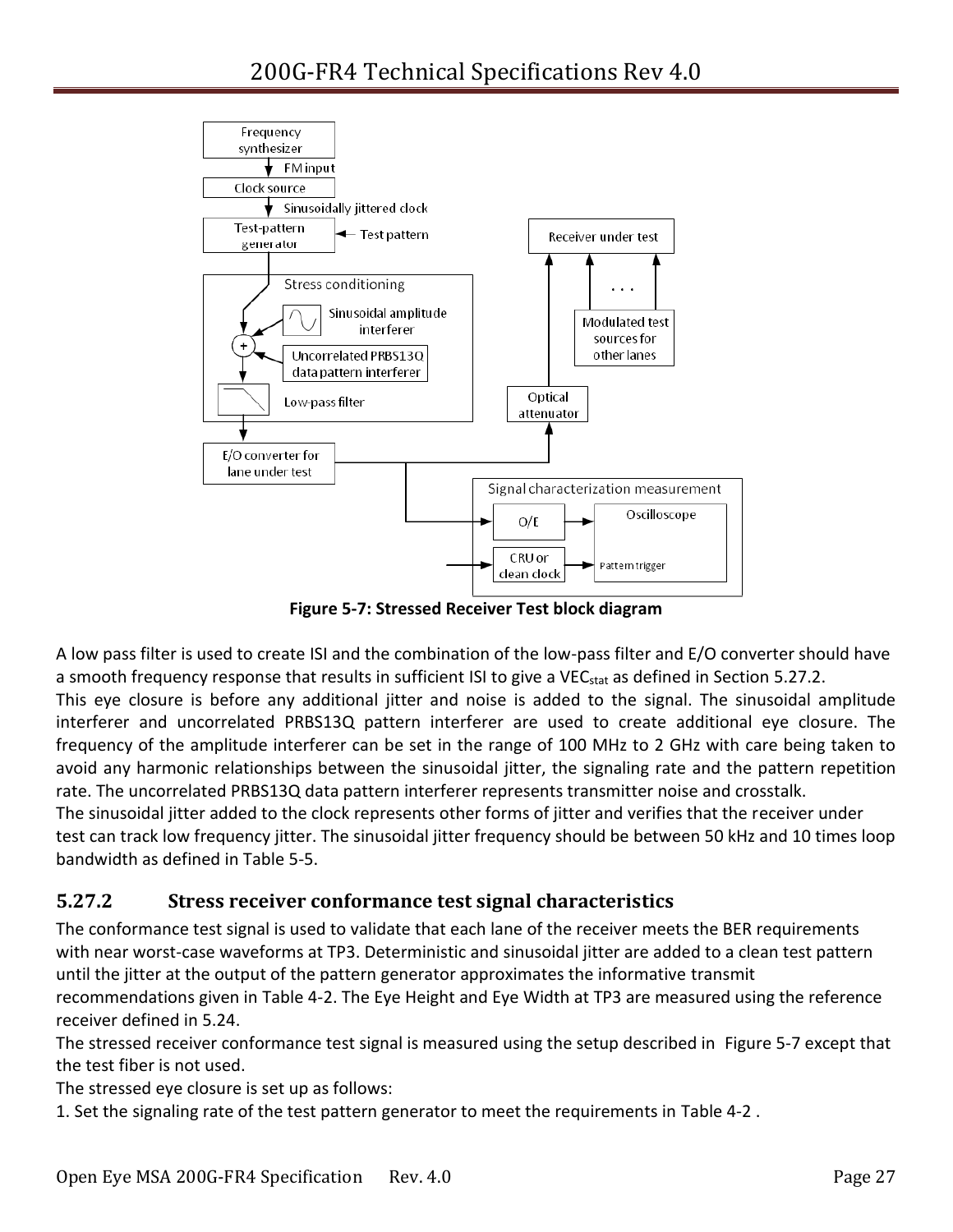2. With the sinusoidal jitter, sinusoidal interferer and uncorrelated PRBS13Q data pattern interferer turned off, set the E/O converter extinction ratio approximately to the minimum specified in [Table 4-2.](#page-10-1)

3. Add the filter and select the appropriate bandwidth to create ISI to give a VEC<sub>stat</sub> of 2.3 dB to 2.8 dB.

4. Horizontal stressed eye closure is created by adding a >10 x loop bandwidth (e.g. 250 MHz) sinusoidal clock applied to the test pattern generator clock. The amplitude of the jitter should be set to give 50 mUI (as shown in [Figure 5-8\)](#page-28-2).

5. The remaining stressed eye closure to achieve the VEC<sub>stat</sub> specified in [Table 4-3](#page-11-1) is achieved by adding a 100 MHz sinusoidal interferer (25%) and an uncorrelated PRBS13Q data pattern interferer (75%).

6. Iterate the adjustments on the sinusoidal interferer amplitude, the uncorrelated PRBS13Q data pattern interferer and the extinction ratio until the required value of stressed eye closure (VEC<sub>stat</sub>) defined in [Table 4-3](#page-11-1) is met whilst simultaneously meeting the minimum extinction ratio and the jitter as specified in [Table 4-2.](#page-10-1)

7. Each receiver lane is tested in turn. The stressed receiver conformance test signal is applied to the input of the receiver lane under test at the power specified as "Stressed receiver sensitivity (OMA<sub>outer</sub>), each lane (max)" in [Table 4-3](#page-11-1). The test sources for the other receiver lanes are set to "OMA<sub>outer</sub> of each aggressor lane" specified in [Table 4-3.](#page-11-1) The receiver should be capable of working with all reasonable combinations of stressors.

### <span id="page-27-0"></span>**5.27.3 Stressed receiver conformance test signal verification**

The stressed receiver conformance test signal is measured according to [Figure 5-7.](#page-26-1) A separate clock source (clean clock in) is required to trigger the oscilloscope. This clock should be synchronized to the jittered clock source but not modulated with the jitter.

Care should be taken when characterizing the test signal because excessive noise/jitter in the measurement system would result in an input signal that does not fully stress the receiver under test. Running the receiver tolerance test with a signal that is under-stressed may result in the deployment of non-compliant receivers. The noise/jitter introduced by the O/E, filters, and oscilloscope should be negligible or the results should be corrected for its effects. The test equipment should be fully characterized and the measurement appropriately guard banded to ensure an accurate measurement is obtained.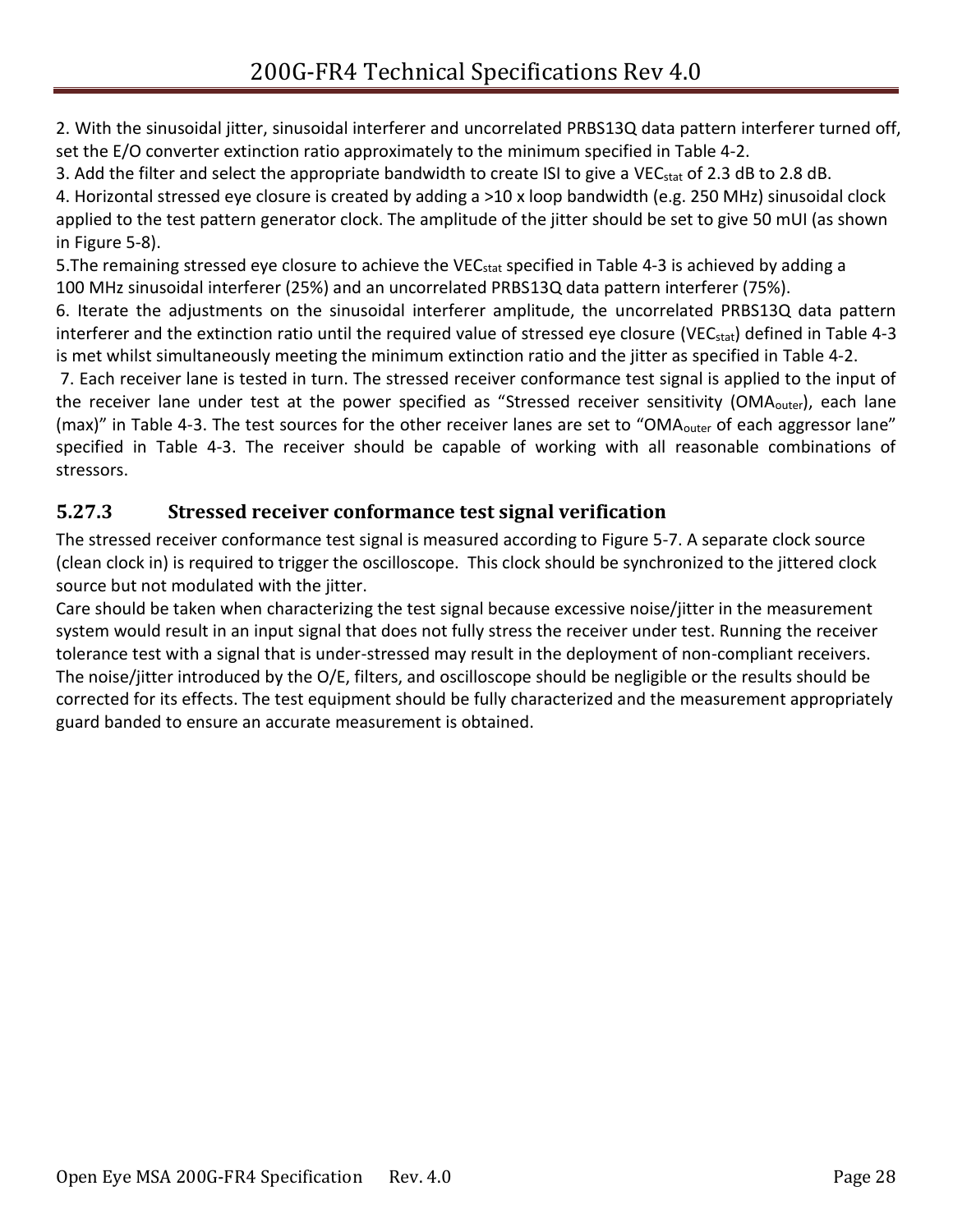#### <span id="page-28-0"></span>**5.27.4 Sinusoidal jitter stressor for the receiver conformance test**

The sinusoidal jitter is used to test the receiver jitter tolerance. The amplitude of the applied sinusoidal jitter is frequency dependent and is specified in [Table 5-5](#page-28-1) and illustrated in [Figure 5-8.](#page-28-2)



**Figure 5-8: Receiver input sinusoidal jitter**

| Table 5-5: Sinusoidal jitter frequency for TP3 testing |  |  |  |  |
|--------------------------------------------------------|--|--|--|--|
|--------------------------------------------------------|--|--|--|--|

<span id="page-28-2"></span><span id="page-28-1"></span>

| <b>Frequency Range</b>                                         | Sinusoidal jitter, peak-to-peak (UI) |
|----------------------------------------------------------------|--------------------------------------|
| f <fb 664000<="" td=""><td>Not specified</td></fb>             | Not specified                        |
| fb/664000 < f ≤ fb/6640                                        | 5·fb/(664000·f)                      |
| $\vert$ fb/6640 < f $\leq$ 10 times receiver loop<br>bandwidth | 0.05                                 |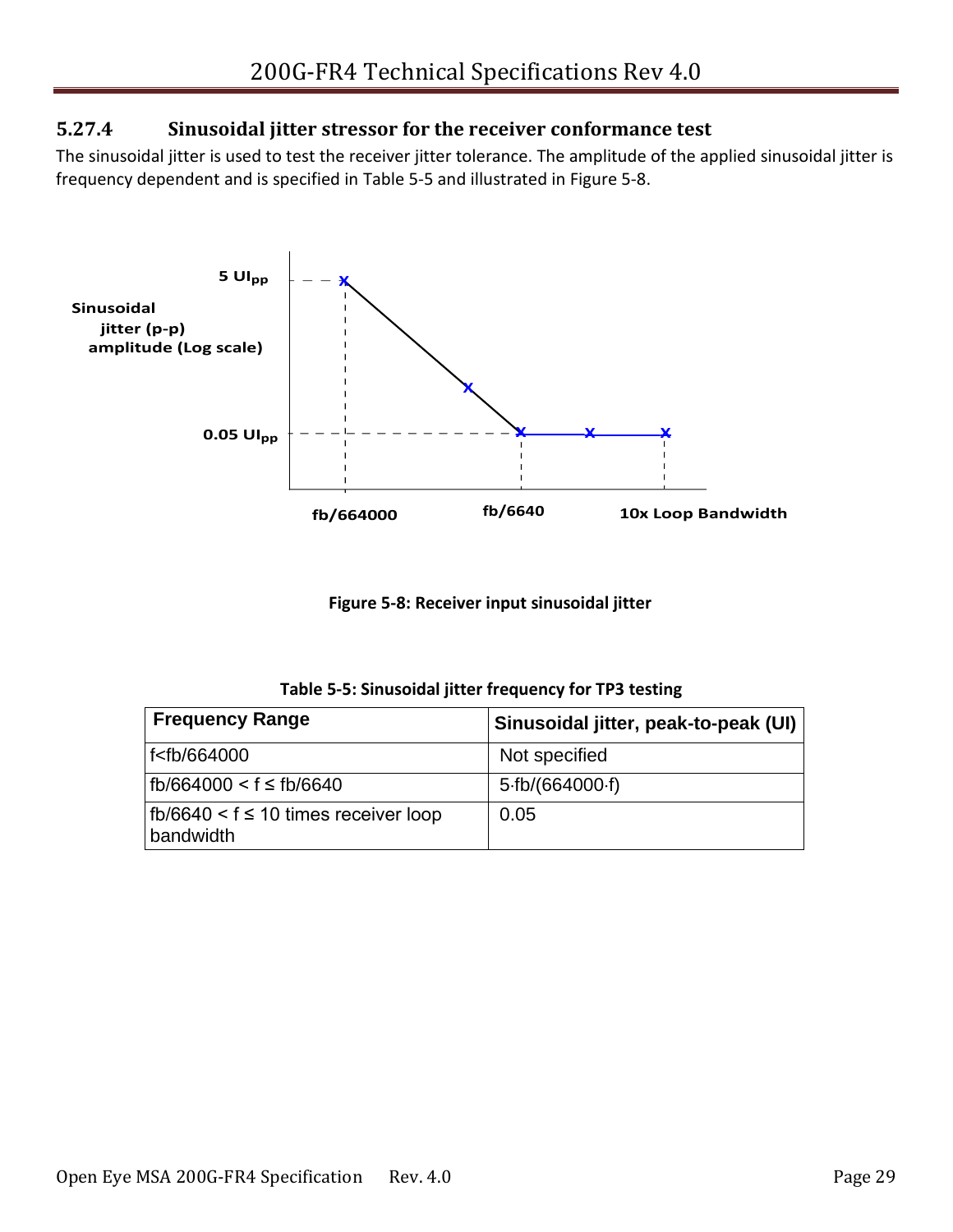# <span id="page-29-0"></span>**6 FIBER OPTIC CABLING MODEL**

The fiber optic cabling model is shown in [Figure 6-1.](#page-29-2)



<span id="page-29-2"></span>The channel insertion loss is given in [Table 6-1.](#page-29-1) A channel may contain additional connectors as long as the optical characteristics of the channel, such as attenuation, dispersion, reflections and polarization mode dispersion meet the specifications. Insertion loss measurements of installed fiber cables are made in accordance with IEC 61280-4-2 using the one-cord reference method. The fiber optic cabling model (channel) defined here is the same as a simplex fiber optic link segment. The term channel is used here for consistency with generic cabling standards.

<span id="page-29-1"></span>

| Description                                                                                 | 200G-FR4-Open     | Unit  |
|---------------------------------------------------------------------------------------------|-------------------|-------|
|                                                                                             | <b>Eye Values</b> |       |
| Operating distance (max)                                                                    | $\mathfrak z$     | km    |
| Channel insertion loss <sup>a,b</sup> (max)                                                 | 4                 | dB    |
| Channel insertion loss (min)                                                                | 0                 | dB    |
| Positive dispersion <sup>b</sup> (max)                                                      | 6.6               | ps/nm |
| Negative dispersion <sup>b</sup> (min)                                                      | $-11.7$           | ps/nm |
| DGD max <sup>c</sup>                                                                        | 3.0               | ps    |
| Optical return loss (min)                                                                   | 25                | dB    |
| <sup>a</sup> These channel loss values include cable, connectors and splices.               |                   |       |
| bover the wavelength range 1264.5 to 1337.5 nm.                                             |                   |       |
| <sup>c</sup> Differential Group Delay (DGD) is the time difference at reception between the |                   |       |
| fractions of a pulse that were transmitted in the two principal states of polarization      |                   |       |
| of an optical signal. DGD max is the maximum differential group delay that the              |                   |       |
| system must tolerate.                                                                       |                   |       |

**Table 6-1: Fiber optic cabling (channel) characteristics**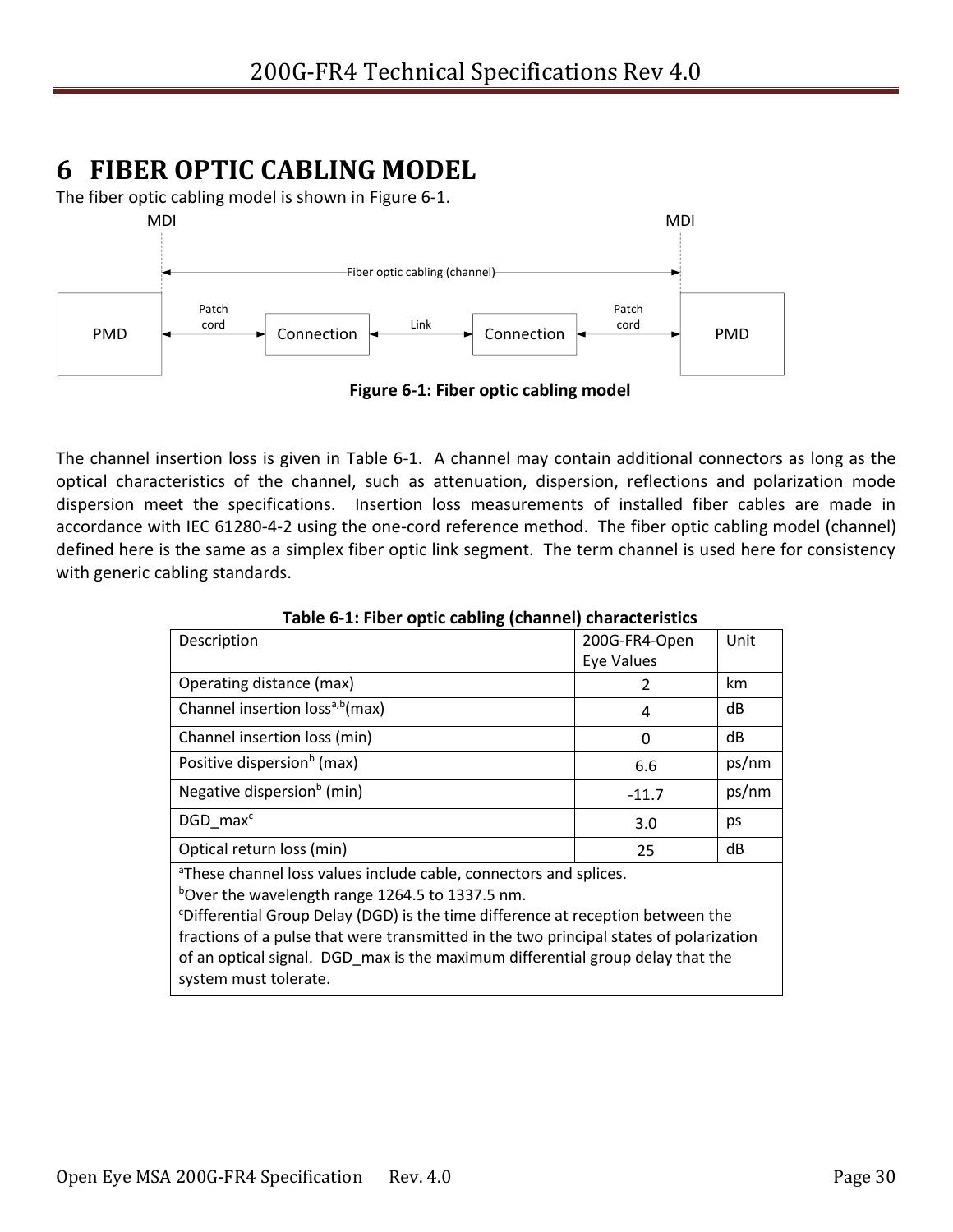# <span id="page-30-0"></span>**7 CHARACTERISTICS OF THE FIBER OPTIC CABLING**

The 200G-FR4-Open Eye fiber optic cabling shall meet the specifications defined in [Table 6-1.](#page-29-1) The fiber optic cabling consists of one or more sections of fiber optic cable and any intermediate connections required to connect sections together.

### <span id="page-30-1"></span>*7.1 Optical Fiber Cable*

The fiber optic cable requirements are satisfied by cables containing IEC 60793-2-50 type B1.1 (dispersion unshifted single-mode), type B1.3 (low water peak single-mode), or type B6\_a (bend insensitive) fibers and the requirements in [Table 7-1](#page-30-6) where they differ.

<span id="page-30-6"></span>

| <b>Description</b>                                                                                                                                                                                                                                      | Value                         | Unit                  |
|---------------------------------------------------------------------------------------------------------------------------------------------------------------------------------------------------------------------------------------------------------|-------------------------------|-----------------------|
| Nominal fiber specification wavelength                                                                                                                                                                                                                  | 1310                          | nm                    |
| Cabled optical fiber attenuation (max)                                                                                                                                                                                                                  | 0.47 $a$ or 0.5 $b$           | dB/km                 |
| Zero dispersion wavelength $(\lambda_0)$                                                                                                                                                                                                                | $1300 \le \lambda_0 \le 1324$ | nm                    |
| Dispersion slope (max) $(S0)$                                                                                                                                                                                                                           | 0.092                         | ps/nm <sup>2</sup> km |
| <sup>a</sup> The 0.47 dB/km attenuation is provided for Outside Plant cable as defined in ANSI/TIA 568-C.3 and Appendix I or ITU-T G.695.<br><sup>b</sup> The 0.5 dB/km attenuation is provided for Outside Plant cable as defined in ANSI/TIA 568-C.3. |                               |                       |

#### **Table 7-1: Optical fiber and cable characteristics**

### <span id="page-30-2"></span>*7.2 Optical Fiber Connection*

An optical fiber connection, as shown in [Figure 6-1,](#page-29-2) consists of a mated pair of optical connectors.

#### <span id="page-30-3"></span>**7.2.1 Connection insertion loss**

The maximum link distance for 200GBASE-FR4 Open Eye is based on an allocation of 3 dB total connection and splice loss. Connections with different loss characteristics may be used provided the requirements of [Table 6-1](#page-29-1) are met.

#### <span id="page-30-4"></span>**7.2.2 Maximum discrete reflectance**

The maximum discrete reflectance shall be less than the value shown in [Table 4-5.](#page-12-2)

### <span id="page-30-5"></span>*7.3 Medium Dependent Interface (MDI) Requirement*

The PMD is coupled to the fiber optic cabling at the MDI. The MDI is the interface between the PMD and the "fiber optic cabling" (as shown in [Figure 6-1\)](#page-29-2). Examples of an MDI include the following:

- a) Connectorized fiber pigtail
- b) PMD receptacle

When the MDI is a connector plug and receptacle connection, it shall meet the interface performance specifications of IEC 61753-1-1 and IEC 61753-021-2.

NOTE: Transmitter compliance testing is performed at TP2 i.e. after a 2 meter patch cord, not at the MDI.